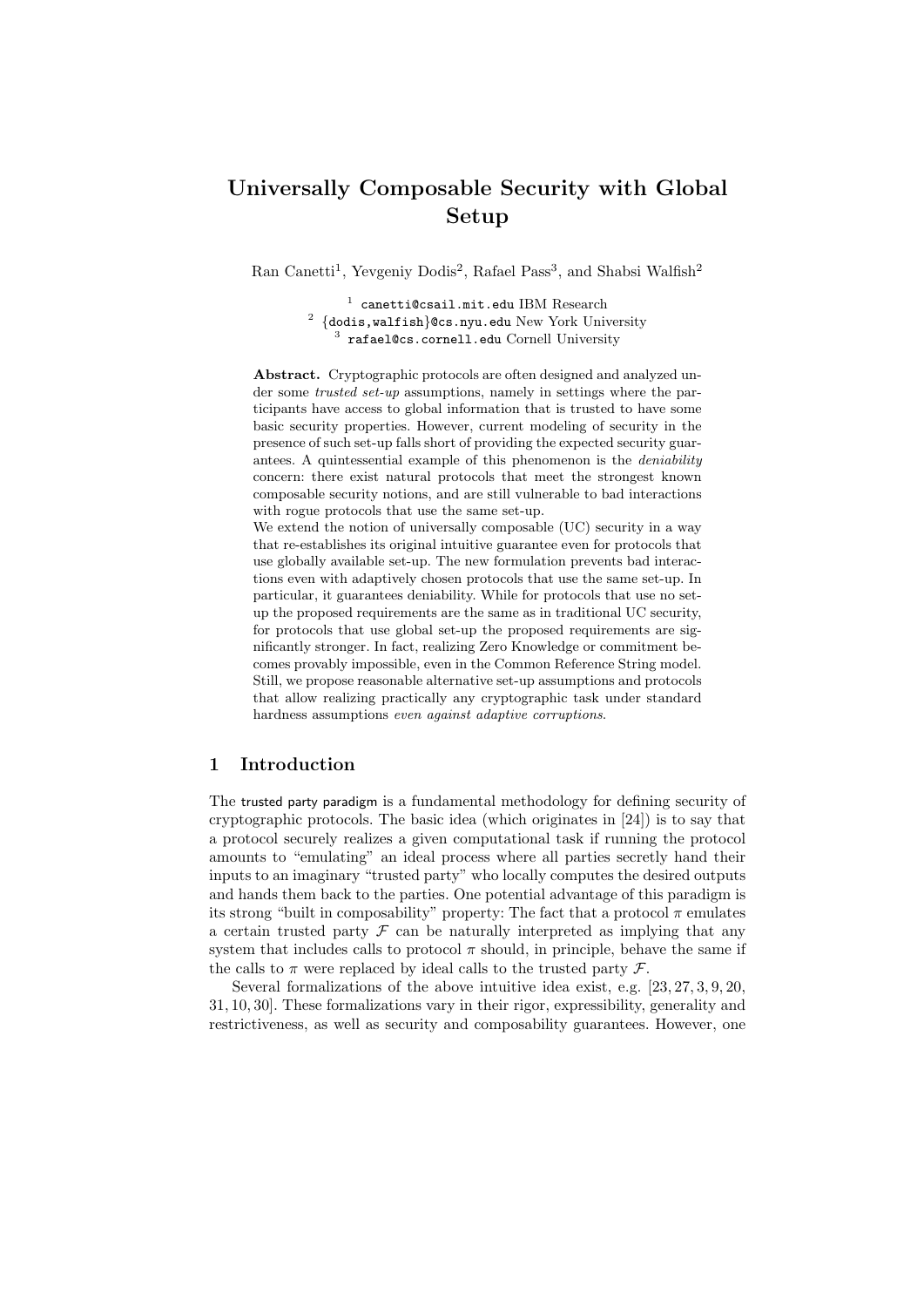point which no existing formalism seems to handle in a fully satisfactory way is the security requirements in the presence of "global trusted setup assumptions", such as a public-key infrastructure (PKI) or a common reference string (CRS), where all parties are assumed to have access to some global information that is trusted to have certain properties. Indeed, as pointed out in [28], the intuitive guarantee that "running  $\pi$  has the same effect as having access to the trusted party" no longer holds.

As a first indication of this fact, consider the "deniability" concern, namely, allowing party  $A$  to interact with party  $B$  in a way that prevents  $B$  from later "convincing" a third party  $C$  that the interaction took place. Indeed, if  $A$  and  $B$ interact via an idealized "trusted party" that communicates only with  $A$  and  $B$ then deniability is guaranteed in a perfect, idealized way. Thus, intuitively, if A and  $B$  interact via a protocol that emulates the trusted party, then deniability should hold just the same. When the protocol in question uses no global setup, this intuition works, in the sense that emulating a trusted party (in most existing formalisms) automatically implies deniability. However, when global setup is used, this is no longer the case: There are protocols that emulate such a trusted party but do not guarantee deniability.

For instance, consider the case of Zero-Knowledge protocols, i.e. protocols that emulate the trusted party for the "Zero-Knowledge functionality": Zero-Knowledge protocols in the plain model are inherently deniable, but most Zero-Knowledge protocols in the CRS model are completely undeniable whenever the reference string is public knowledge (see [28]). Similarly, most authentication protocols (i.e., most protocols that emulate the trusted party that provides ideally authenticated communication) that use public key infrastructure are not deniable, in spite of the fact that ideal authenticated communication via a trusted party is deniable.

One might think that this "lack of deniability" arises only when the composability guarantees provided by the security model are weak. However, even very strong notions of composability do not automatically suffice to ensure deniability in the presence of global setup. For example, consider the Universal Composability (UC) security model of [10], which aims to achieve the following, very strong composability guarantee:

A UC-secure protocol  $\pi$  implementing a trusted party  $\mathcal F$  does not affect any other protocols more than  $\mathcal F$  does — even when protocols running concurrently with  $\pi$  are maliciously constructed.

When  $\mathcal F$  is the Zero-Knowledge functionality, this property would seem to guarantee that deniability will hold even when the protocol  $\pi$  is used in an arbitrary manner. Yet, even UC-secure ZK protocols that use a CRS are not deniable whenever the reference string is globally available. This demonstrates that the UC notion, in its present formulation, does not protect a secure protocol  $\pi$  from a protocol  $\pi'$  that was maliciously designed to interact badly with  $\pi$ , in the case where  $\pi'$  can use the *same setup* as  $\pi$ .

Deniability is not the only concern that remains un-captured in the present formulation of security in the CRS model. For instance, even UC-secure Zero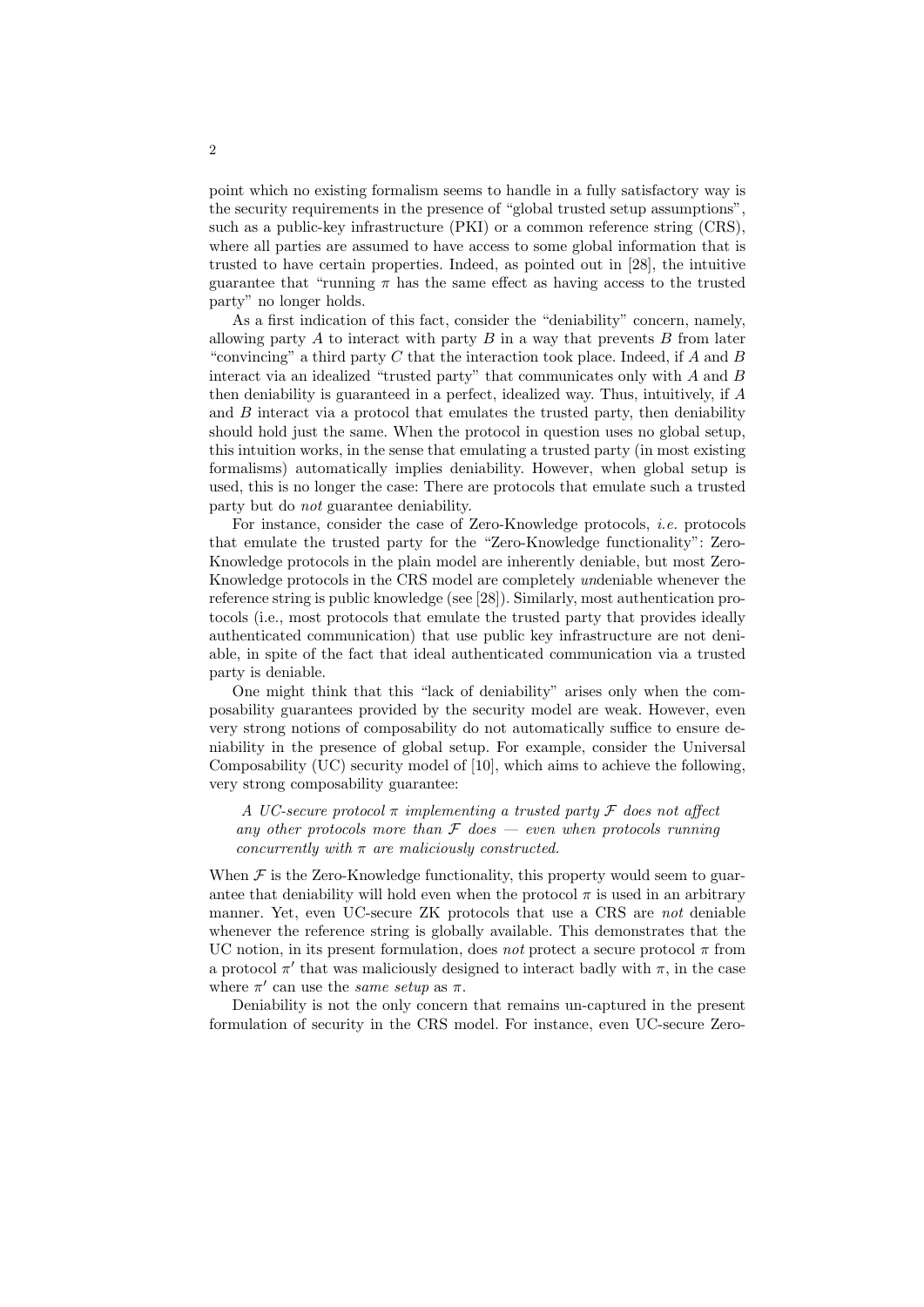Knowledge proofs in the CRS model may not be "adaptively sound" (see [22]), so perhaps a malicious prover can succeed in proving false statements after seeing the CRS, as demonstrated in [1]. As another example, the protocol in [15] for realizing the single-instance commitment functionality becomes malleable as soon as two instances use the same reference string (indeed, to avoid this weakness a more involved protocol was developed, where multiple commitments can explicitly use the same reference string in a specific way). Note that here, a UC-secure protocol can even affect the security of another UC-secure protocol if both protocols make reference to the same setup.

This situation is disturbing, especially in light of the fact that some form of setup is often essential for cryptographic solutions. For instance, most traditional two-party tasks cannot be UC-realized with no setup [15, 10, 16], and authenticated communication is impossible without some sort of setup [12]. Furthermore, providing a globally available setup that can be used throughout the system is by far the most realistic and convenient way to provide setup.

A new formalism. This work addresses the question of how to formalize the trusted-party definitional paradigm in a way that preserves its intuitive appeal even for those protocols that use globally available setup. Specifically, our first contribution is to generalize the UC framework to deal with global setup, so as to explicitly guarantee that the original meaning of "emulating a trusted party" is preserved, even when the analyzed protocol is using the same setup as other protocols that may be maliciously and adaptively designed to interact badly with it. In particular, the new formalism called simply generalized UC (GUC) security guarantees deniability and non-malleability even in the presence of global setup. Informally,

A GUC-Secure protocol  $\pi$  implementing a trusted party  $\mathcal F$  using some global setup does not affect any other protocols more than  $\mathcal F$  does  $-$  even when protocols running concurrently with  $\pi$  are maliciously constructed, and even when all protocols use the same global setup.

In a nutshell, the new modeling proceeds as follows. Recall that the UC framework models setup as a "trusted subroutine" of the protocol that uses the setup. This implicitly means that the setup is local to the protocol instance using it, and cannot be safely used by any other protocol instance. That modeling, while mathematically sound, certainly does not capture the real-world phenomenon of setup that is set in advance and publicly known throughout the system. The UC with joint state theorem ("JUC Theorem") of [18] allows several instances of specifically-designed protocols to use the same setup, but it too does not capture the case of public setup that can be used by arbitrary different protocols at the same time.

To adequately capture global setup our new formalism models the setup as an additional (trusted) entity that interacts not only with the parties running the protocol, but also with other parties (or, in other words, with the external environment). This in particular means that the setup entity exists not only as part of the protocol execution, but also in the ideal process, where the protocol is replaced by the trusted party. For instance, while in the current UC framework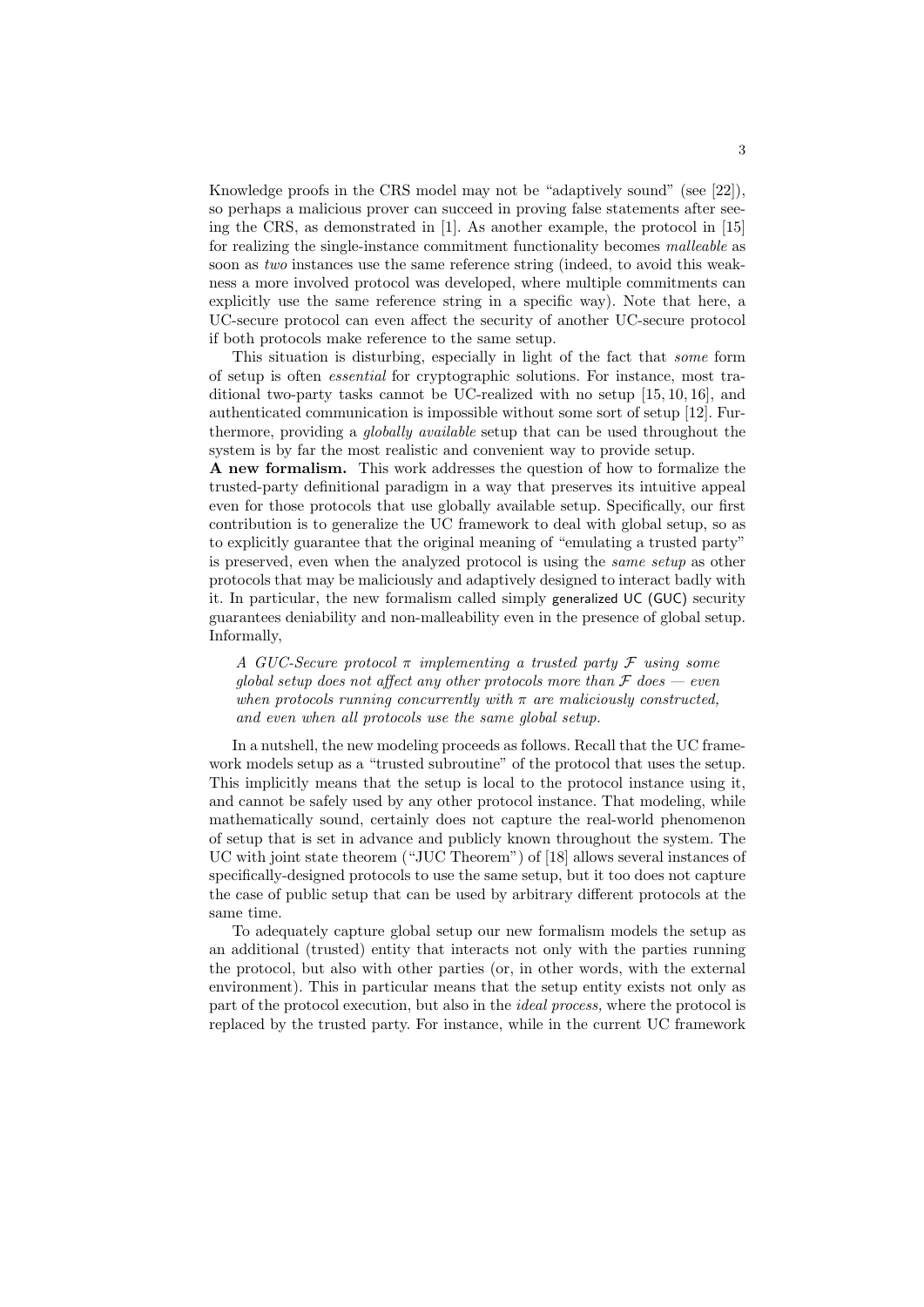the CRS model is captured as a trusted setup entity that gives the reference string only to the adversary and the parties running the actual protocol instance, here the reference string is globally available, i.e. the trusted setup entity also gives the reference string directly to other parties and the external environment. Technically, the effect of this modeling is that now the simulator (namely, the adversary in the ideal process) cannot choose the reference string or know related trapdoor information.

In a way, proofs of security in the new modeling, even with setup, are reminiscent of the proofs of security without setup, in the sense that the only freedom enjoyed by the simulator is to control the local random choices of the uncorrupted parties. For this reason we often informally say that GUC-secure protocols that use only globally available setup are "fully simulatable". We also remark that this modeling is in line with the "non-programmable CRS model" in [28].

One might thus suspect that achieving GUC-security "collapses" down to UC-security without any setup (and its severe limitations). Indeed, as a first result we extend the argument of [15] to show that no two-party protocol can GUCrealize the ideal commitment functionality  $\mathcal{F}_{com}$  (namely, emulate the trusted party that runs the code of  $\mathcal{F}_{com}$  according to the new notion), even in the CRS model, or in fact with any global setup that simply provides public information. On the one hand this result is reassuring, since it means that those deniable and malleable protocols that are secure in the (old) CRS model can no longer be secure according to the new notion. On the other hand, this result brings forth the question of whether there exist protocols for commitment (or other interesting primitives) that meet the new notion under any reasonable setup assumption. Indeed, the analyses of all existing UC-secure commitment protocols seem to use in an essential way the fact that the simulator has control over the value of the setup information.

New setup and constructions. Perhaps surprisingly, we answer the realizability question in the affirmative, in a strong sense. Recall that our impossibility result shows that a GUC protocol for the commitment functionality must rely on a setup that provides the parties with some private information. We consider two alternative setup models which provide such private information in a minimal way, and show how to GUC-realize practically any ideal functionality in any one of the two models.

The first setup model is reminiscent of the "key registration with knowledge (KRK)" setup from [5], where each party registers a public key with some trusted authority in a way that guarantees that the party can access the corresponding secret key. However, in contrast to [5] where the scope of a registered key is only a single protocol instance (or, alternatively, several instances of specifically designed protocols), here the registration is done once per party throughout the lifetime of the system, and the public key can be used in all instances of all the protocols that the party might run. In particular, it is directly accessible by the external environment.

We first observe that one of the [5] protocols for realizing  $\mathcal{F}_{com}$  in the KRK model can be shown to satisfy the new notion, even with the global KRK setup,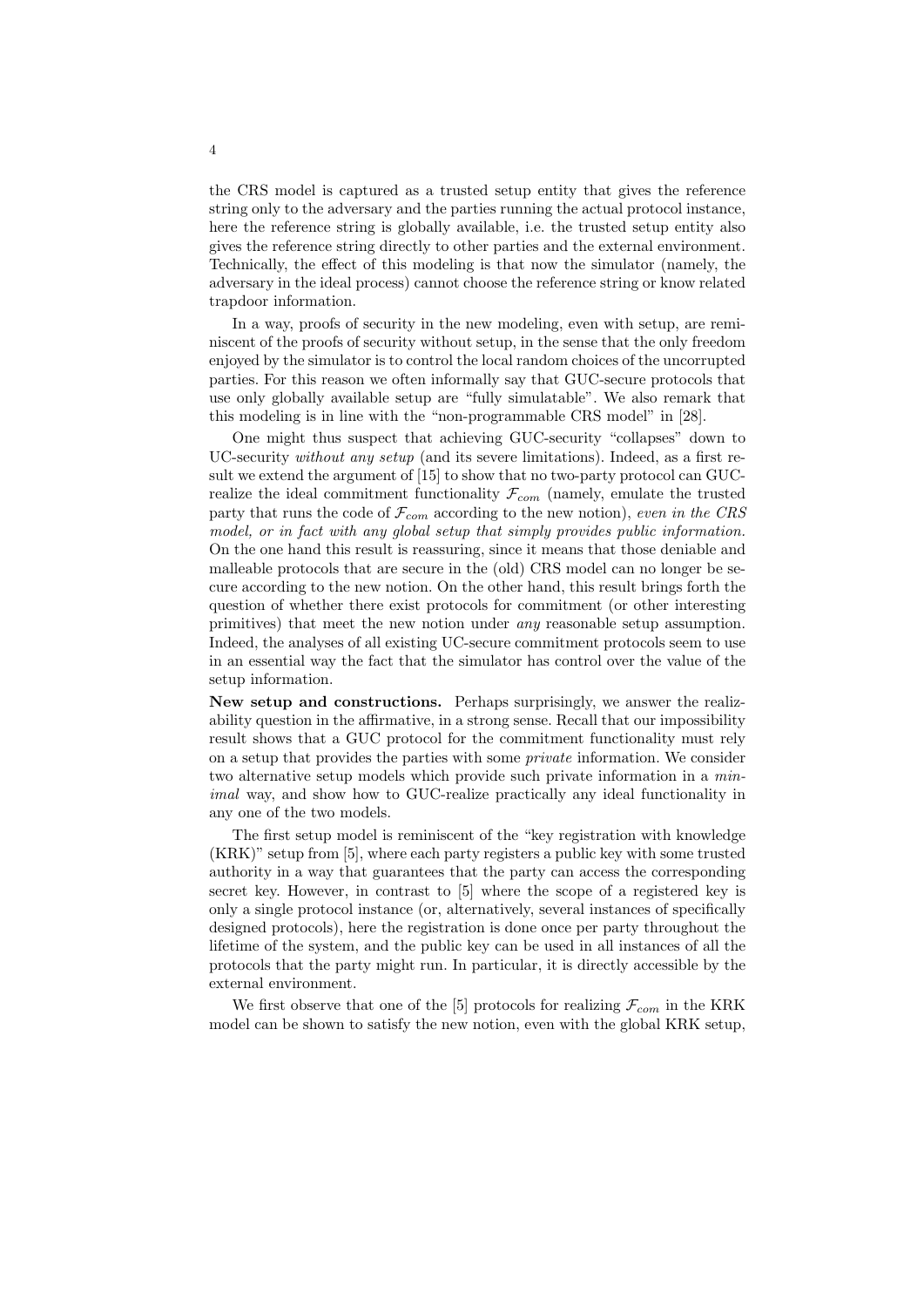as long as the adversary is limited to non-adaptive party corruptions. (As demonstrated in [17], realizing  $\mathcal{F}_{com}$  suffices for realizing any "well-formed" multi-party functionality.) However, when adaptive party corruptions are allowed, and the adversary can observe the past internal data of corrupted parties, this protocol becomes insecure. In fact, the problem seems inherent, since the adversary is now able to eventually see *all* the secret keys in the system, even those of parties that were uncorrupted when the computation took place.

Still, we devise a new protocol that realizes  $\mathcal{F}_{com}$  in the KRK model even in the presence of adaptive party corruptions, and without any need for data erasures. The high level idea is to use the [15] commitment scheme with a new CRS that is chosen by the parties per commitment. The protocol for choosing the CRS will make use of the public keys held by the parties, in a way that allows the overall simulation to go through even when the same public keys are used in multiple instances of the CRS-generation protocol. Interestingly, our construction does not realize a CRS that is "strong" enough for the original analysis to go through. Instead, we provide a "weaker" CRS, and provide a significantly more elaborate analysis. The protocol is similar in spirit to the coin-tossing protocol of [19], in that it allows the generated random string to have different properties depending on which parties are corrupted. Even so, their protocol is not adaptively secure in our model.

Augmented CRS. Next we formulate a new setup assumption, called "augmented CRS (ACRS)" and demonstrate how to GUC-realize  $\mathcal{F}_{com}$  in the ACRS model, in the presence of adaptive adversaries. As the name suggests, ACRS is reminiscent of the CRS setup, but is somewhat augmented so as to circumvent the impossibility result for plain CRS. That is, as in the CRS setup, all parties have access to a short reference string that is taken from a pre-determined distribution. In addition, the ACRS setup allows corrupted parties to obtain "personalized" secret keys that are derived from the reference string, their public identities, and some "global secret" that's related to the public string and remains unknown. It is stressed that only corrupted parties may obtain their secret keys. This means that the protocol may not include instructions that require knowledge of the secret keys and, therefore, the protocol interface tn the ACRS setup is identical to that of the CRS setup.

The main tool in our protocol for realizing  $\mathcal{F}_{com}$  in the ACRS model is a new identity-based trapdoor commitment (IBTC) protocol. IBTC protocols are constructed in [2, 32], in the Random Oracle model. In the full version of this paper [13], we provide a construction of IBTC in the standard model (assuming only one-way functions), using the  $\Sigma$ -protocol based commitment technique of Feige [21], where the committer runs the *simulator* of the  $\Sigma$ -protocol.

Realizing the setup assumptions. "Real world implementations" of the ACRS and KRK setups can involve a trusted entity (say, a "post office") that only publicizes the public value. The trusted entity will also agree to provide the secret keys to the corresponding parties upon request, with the understanding that once a party gets hold of its key then it alone is responsible to safeguard it and use it appropriately (much as in the case of standard PKI). In light of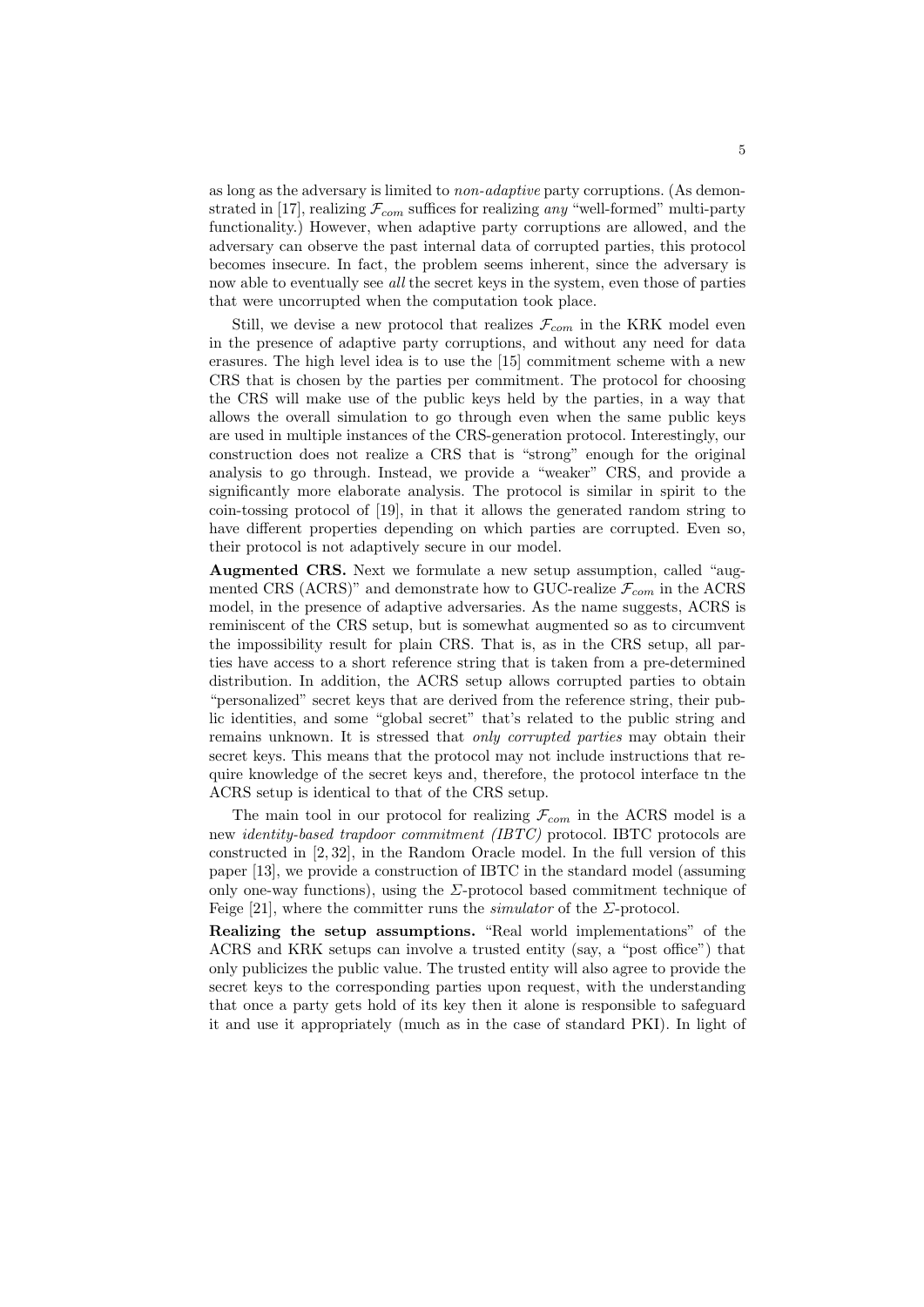the impossibility of a completely non-interactive setup (CRS), this seems to be a minimal "interactiveness" requirement from the trusted entity.

Another unique feature of our commitment protocol is that it guarantees security even if the "global secret" is compromised, as long as this happens *after* the commitment phase is completed. In other words, in order to compromise the overall security, the trusted party has to be actively malicious during the commitment phase. This point further reduces the trust in the real-world entity that provides the setup.

Despite the fact that the trusted entity need not be constantly available, and need not remain trustworthy in the long term, it may still seem difficult to provide such an interactive entity in many real-world settings. Although it is impossible to achieve true GUC security with a mere CRS, we observe that the protocols analyzed here do satisfy some notion of security even if the setup entity remains non-interactive (*i.e.* when our ACRS setup functionality is instead collapsed to a standard CRS setup). In fact, although we do not formally prove a separation, protocols proven secure in the ACRS model seem intuitively more secure than those of [15, 17] even when used in the CRS model! Essentially, in order to simulate information that could be obtained via a real attack on the protocols of [15, 17], knowledge of a "global trapdoor" is required. This knowledge enables the simulator to break the security of all parties (including their privacy). On the other hand, simulating the information obtained by real attacks on protocols that are proven secure in the ACRS model merely requires some specific "identity-based trapdoors". These specific trapdoors used by the simulate allow it to break only the security of corrupt parties who deviate from the protocol. Of course, when using a CRS setup in "real life" none of these trapdoors are available to anyone, so one cannot actually simulate information obtained by an attacker. Nevertheless, it seems that the actual advantage gained by an attack which *could* have been simulated using the more minimal resources required by protocol simulators in the ACRS model (*i.e.* the ability to violate the security only of corrupt parties, as opposed to all parties) is intuitively smaller.

A New Composition Theorem. We present two formulations of GUC security: one formulation is more general and more "intuitively adequate", while the other is simpler and easier to work with. In particular, while the general notion directly considers a multi-instance system, the simpler formulation (called EUC) is closer to the original UC notion that considers only a single protocol instance in isolation. We then demonstrate that the two formulations are equivalent. As may be expected, the proof of equivalence incorporates much of the argumentation involved in the proof of the universal composition theorem. We also demonstrate that GUC security is preserved under universal composition.

Related work. Relaxed variants of UC security are studied in [30, 8]. These variants allow reproducing the general feasibility results without setup assumptions other than authenticated communication. However, these results provide significantly weaker security properties than UC-security. In particular, they do not guarantee security in the presence of arbitrary other protocols, which is the focus of this work.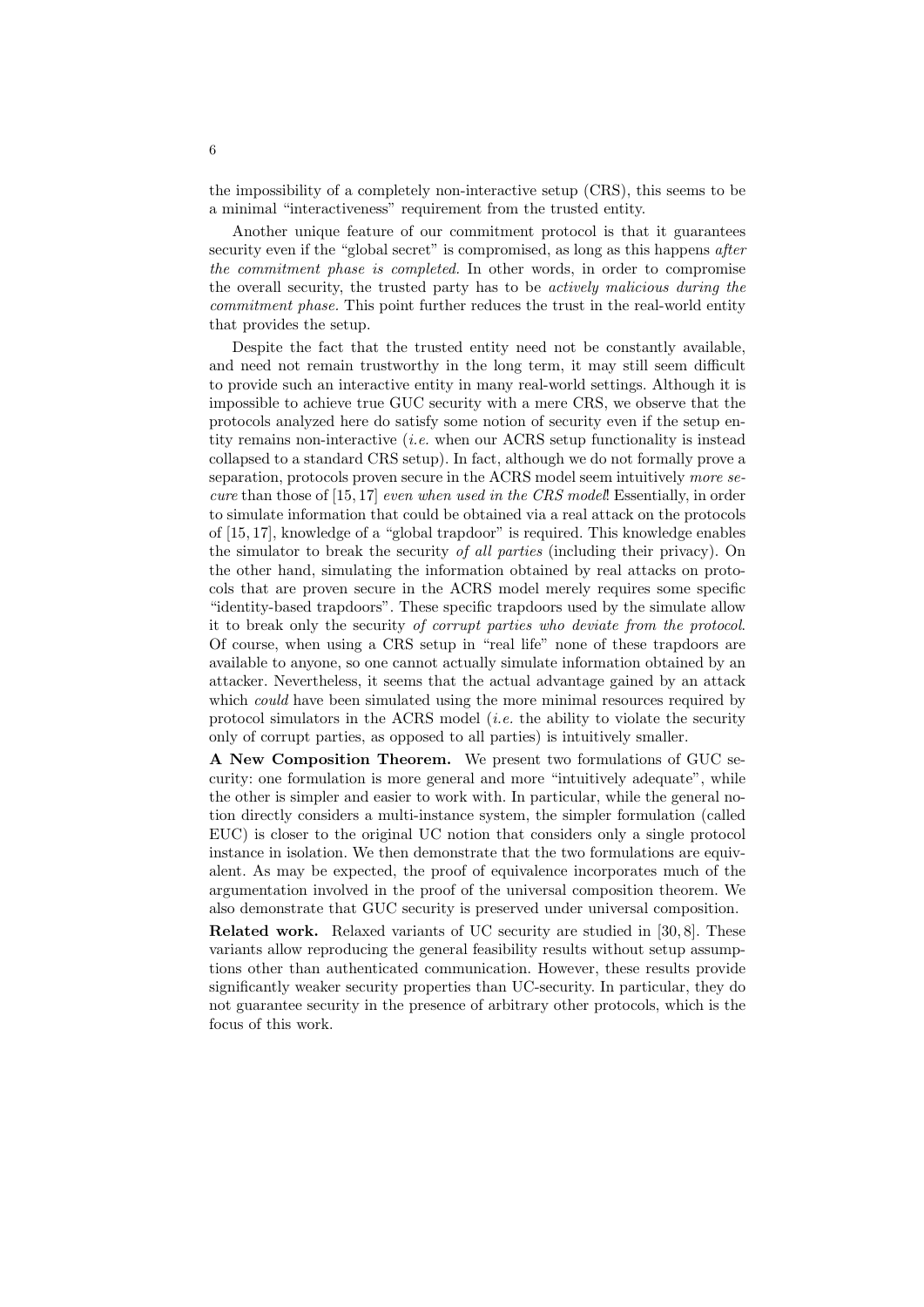Alternatives to the CRS setup are studied in [5]. As mentioned above, the KRK setup used here is based on the one there, and the protocol for GUCrealizing  $\mathcal{F}_{com}$  for non-adaptive corruptions is taken from there. Furthermore, [5] informally discuss the deniability properties of their protocol. However, that work does not address the general concern of guaranteeing security in the presence of global setup. In particular, it adopts the original UC modeling of setup as a construct that is internal to each protocol instance.

In a concurrent work, Hofheinz et. al [25] consider a notion of security reminiscent of EUC, with similar motivation to the motivation here. They also formulate a new setup assumption and show how to realize any functionality given that setup. However, their setup assumption is considerably more involved than ours, since it requires the trusted entity to interact with the protocol in an on-line, input-dependent manner. Also, they do not consider adaptive corruptions.

Future work. This work develops the foundations necessary for analyzing security and composability of protocols that use globally available setup. It also re-establishes the feasibility results for general computation in this setting. Still, there are several unexplored research questions here.

One important concern is that of guaranteeing authenticated communication in the presence of global PKI setup. As mentioned above, this is another example where the existing notions do not provide the expected security properties (e.g., they do not guarantee deniability, whereas the trusted party solution is expressly deniable). We conjecture that GUC authentication protocols (namely, protocols that GUC-realize ideally authentic communication channels) that use a global PKI setup can be constructed by combining the techniques of [26, 15]. However, we leave full exploration of this problem out of scope for this work.

The notions of key exchange and secure sessions in the presence of global PKI setup need to be re-visited in a similar way. How can universal composability (and, in particular, deniability) be guaranteed for such protocols? Also, how can existing protocols (that are not deniable) be proven secure with globally available setup?

### 2 Generalized UC Security

In this section we will provide a high-level overview of our new Generalized UC (GUC) framework, as well as a useful simplification of GUC called the Externalized UC (EUC) framework. We begin with a brief review of the concepts behind the original UC framework of [10] (henceforth referred to as "Basic UC") before proceeding to outline our new security frameworks. To keep our discussion at a high level of generality, we will focus on the notion of protocol "emulation", wherein the objective of a protocol  $\pi$  is to emulate another protocol  $\phi$ . Here, typically,  $\pi$  is an implementation (such as the actual "real world" protocol) and  $\phi$  is a specification (where the "ideal functionality"  $\mathcal F$  that we wish to implement is computed directly by a trusted entity). Throughout our discussion, all entities and protocols we consider are "efficient"  $(i.e.$  polynomial time bounded Interactive Turing Machines, in the sense detailed in [11]).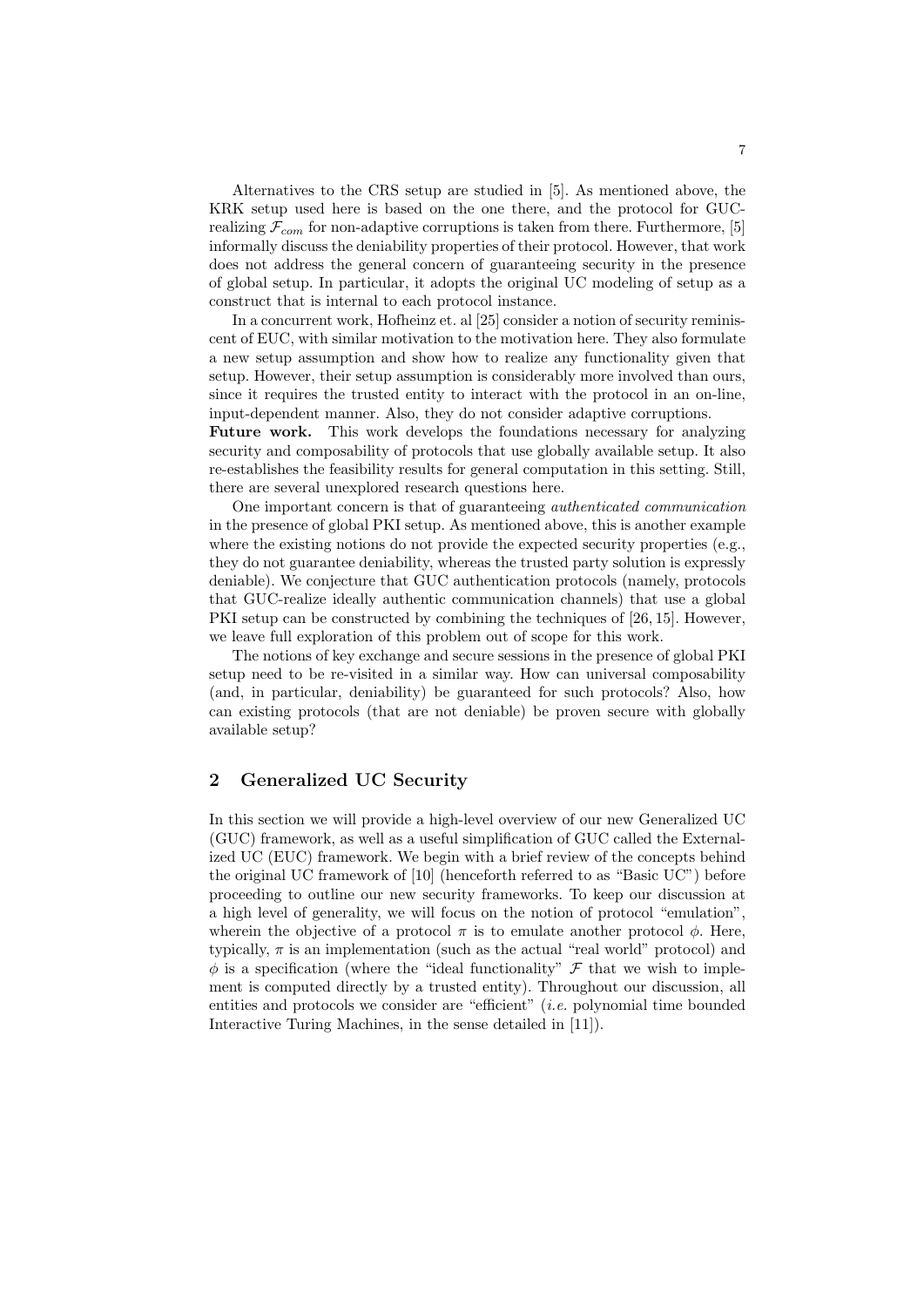The Basic UC Framework. At a very high level, the intuition behind security in the basic UC framework is that any adversary A attacking a protocol  $\pi$ should learn no more information than could have been obtained via the use of a simulator S attacking protocol  $\phi$ . Furthermore, we would like this guarantee to be maintained even if  $\phi$  were to be used a subroutine of (*i.e.* composed with) arbitrary other protocols that may be running concurrently in the networked environment, and we plan to substitute  $\pi$  for  $\phi$  in all instances. Thus, we may set forth a challenge experiment to distinguish between actual attacks on protocol  $\pi$ , and simulated attacks on protocol  $\phi$  (referring to these protocols as the "challenge protocols"). As part of this challenge scenario, we will allow adversarial attacks to be orchestrated and monitored by a distinguishing environment  $\mathcal Z$ that is also empowered to control the inputs supplied to the parties running the challenge protocol, as well as to observe the parties' outputs at all stages of the protocol execution. One may imagine that this environment represents all other activity in the system, including the actions of other protocol sessions that may influence inputs to the challenge protocol (and which may, in turn, be influenced by the behavior of the challenge protocol). Ultimately, at the conclusion of the challenge, the environment  $\mathcal Z$  will be tasked to distinguish between adversarial attacks perpetrated by  $\mathcal A$  on the challenge protocol  $\pi$ , and attack simulations conducted by S with protocol  $\phi$  as the challenge protocol instead. If no environment can successfully distinguish these two possible scenarios, then protocol  $\pi$ is said to "UC emulate" the protocol  $\phi$ .

Specifying the precise capabilities of the distinguishing environment  $\mathcal Z$  is crucial to the meaning of this security notion. We must allow  $\mathcal Z$  to choose the challenge protocol inputs and observe its outputs (which models the influence of the environment on the users of the protocol, and vice versa). We must also grant  $Z$  the ability to interact with the attacker (which will be either the adversary, or a simulation). As demonstrated in [10], granting precisely these capabilities to  $Z$  (even if we allow it to invoke only a *single session* of the challenge protocol) is sufficient to achieve the strong guarantees of *composition theorem*, which states that any arbitrary instances of the  $\phi$  that may be running in the network can be safely substituted with a protocol  $\pi$  that UC emulates  $\phi$ . Thus, even if we constrain the distinguisher  $\mathcal Z$  to interactions only with the adversary and a single session of the challenge protocol (without allowing  $\mathcal Z$  to invoke other protocols at all), we can already achieve the strong security guarantees we intuitively desired. Notably, although the challenge protocol may invoke subroutines of its own, it was not necessary to grant  $Z$  any capability to interact with such subroutines.

In order to conceptually modularize the design of protocols, the notion of "hybrid models" is often introduced into the basic UC framework. A protocol  $\pi$ is said to be realized "in the G-hybrid model" if  $\pi$  invokes the ideal functionality  $\mathcal G$  as a subroutine (perhaps multiple times). (As we will soon see below, the notion of hybrid models greatly simplifies the discussion of UC secure protocols that require "setup".) A high-level conceptual view of UC protocol emulation in a hybrid model is shown in Figure 1.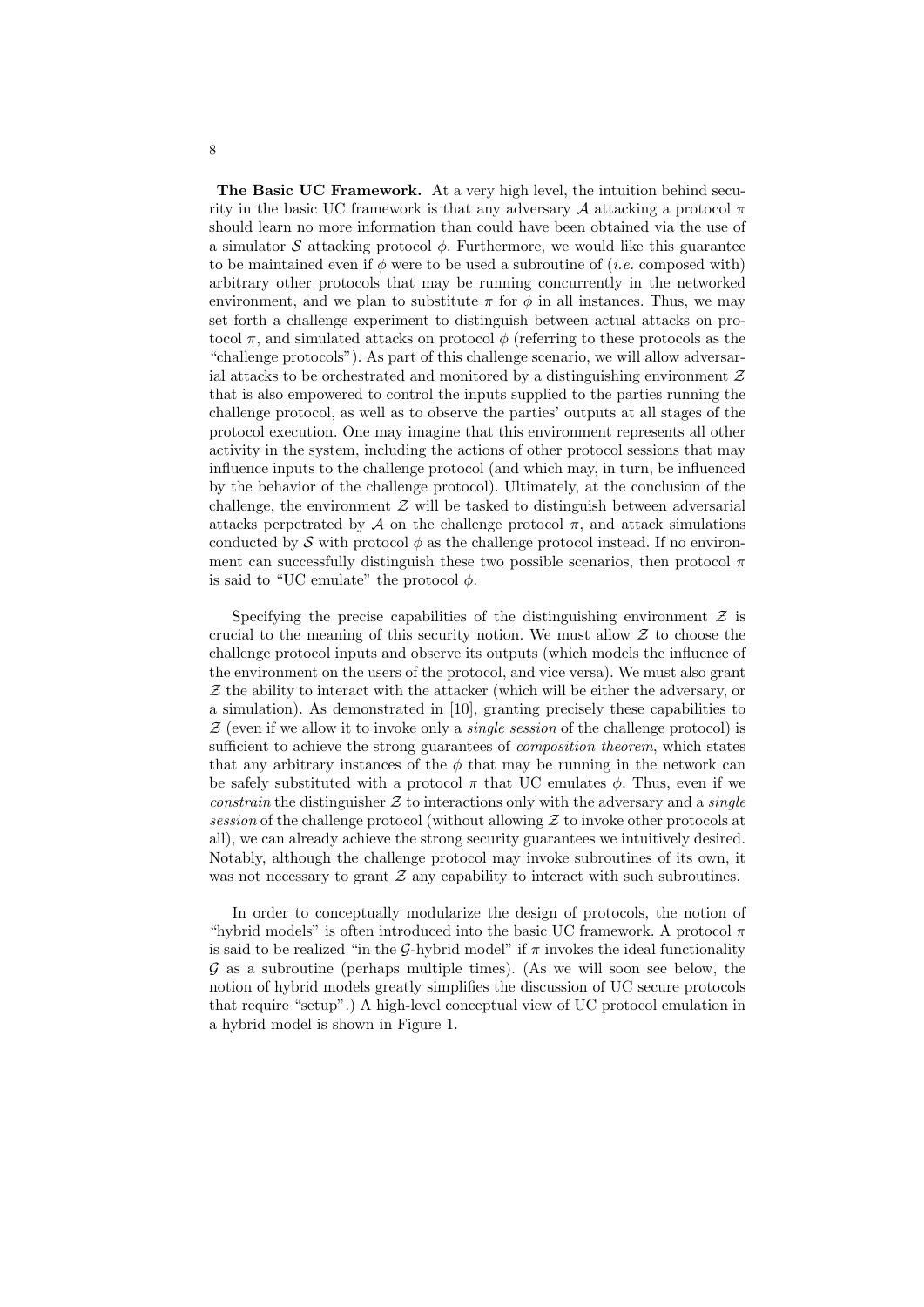

**Fig. 1.** The Basic UC Experiment in the G-hybrid model. A simulator S attacks a single session of protocol  $\phi$  running with an ideal subroutine  $\mathcal{G}$ , whereas an arbitrary "real" adversary A attacks a session of  $\pi$  running with an ideal subroutine G. The dashed box encloses protocols where  $S$  or  $A$  control the network communications, whereas the solid lines represent a direct Input/Output relationship. (In a typical scenario,  $\phi$  would be the ideal protocol for a desired functionality F, whereas  $\pi$  would be a practical protocol realizing  $\mathcal{F}$ , with  $\mathcal G$  modeling some "setup" functionality required by  $\pi$ . Observe that the environment can never interact directly with  $\mathcal{G}$ , and thus, in this particular scenario,  $G$  is never invoked at all in the ideal world since we are typically interested in the case where ideal protocol for  $\mathcal F$  does not make use of  $\mathcal G$ .)

Limitations of Basic UC. Buried inside the intuition behind the basic UC framework is the critical notion that the environment  $\mathcal Z$  is capable of utilizing its input/output interface to the challenge protocol to mimic the behavior of other (arbitrary) protocol sessions that may be running in a computer network. Indeed, as per the result of [10] mentioned in our discussion above, this would seem to be the case when considering challenge protocols that are essentially "self-contained". Such self-contained protocols, which do not make use of any "subroutines" (such as ideal functionalities) belonging to other protocol sessions, are called subroutine respecting protocols – and the basic UC framework models these protocols directly. On the other hand, special considerations would arise if the challenge protocol utilizes (or transmits) information that is also shared by other network protocol sessions. An example of such information would be the use of a global setup, such as a public "common reference string" (CRS) that is reused from one protocol session to the next, or a standard Public Key Infrastructure (PKI). Such shared state is not directly modeled by the basic UC framework discussed above. In fact, the composition theorem of [10] only holds when considering instances of subroutine respecting protocols (which do not share state information). Unfortunately, it is impossible to produce UC secure realizations of most useful functionalities without resorting to some setup. However, to comply with the requirements of the UC framework, the setup would have to be done on a per-instance basis. This does not faithfully represent the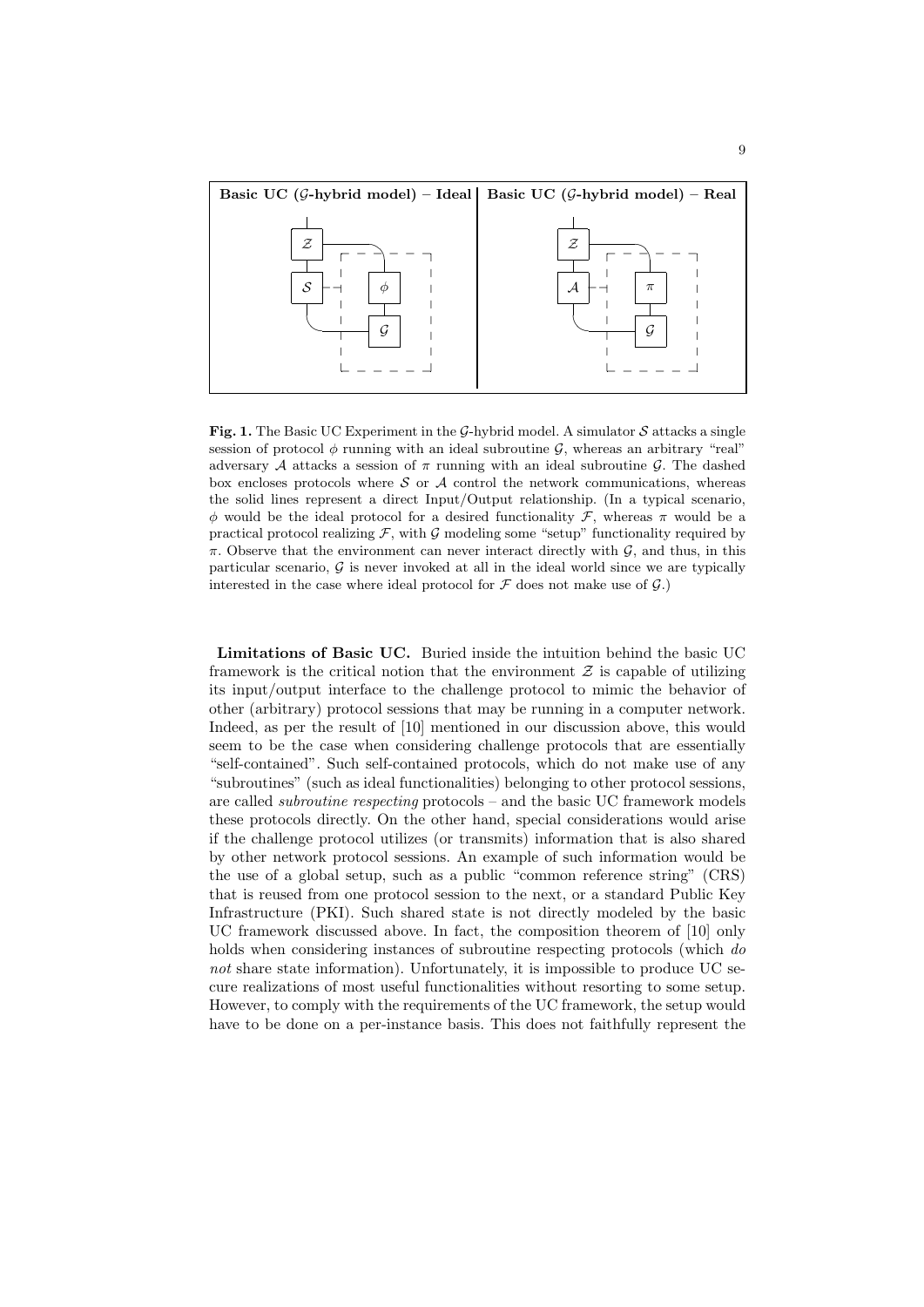common realization, where the same setup is shared by all instances. Therefore, previous works handled such "shared state" protocol design situations via a special proof technique, known as the JUC Theorem [18].

Yet, even the JUC Theorem does not accurately model truly global shared state information. JUC Theorem only allows for the construction of protocols that share state amongst themselves. That is, an a-priori fixed set of protocols can be proven secure if they share state information only with each other. No security guarantee is provided in the event that the shared state information is also used by other protocols which the original protocols were not specifically designed to interact with. Of course, malicious entities may take advantage of this by introducing new protocols that use the shared state information if the shared state is publicly available. In particular, protocols sharing global state (i.e. using global setups) which are modeled in this fashion may not resist adaptive chosen protocol attacks, and can suffer from a lack of deniability, as we previously mentioned regarding the protocols of [15], [17], and as is discussed in further detail in Section 3.2.

The Generalized UC Framework. To summarize the preceding discussion, the environment  $\mathcal Z$  in the basic UC experiment is unable to invoke protocols that share state in any way with the challenge protocol. This limitation is unrealistic in the case of global setup, when protocols share state information with each other (and indeed, it was shown to be impossible to realize UC-secure protocols without resort to such tactics  $[15, 10, 16]$ . To overcome this limitation, we propose the Generalized UC (GUC) framework. The GUC challenge experiment is similar to the basic UC experiment, only with an *unconstrained* environment. In particular, we will allow  $Z$  to actually invoke and interact with arbitrary protocols, and even multiple sessions of its challenge protocol (which may be useful to  $Z$  in its efforts to distinguish between the two possible challenge protocols). Some of the protocol sessions invoked by  $\mathcal Z$  may share state information with challenge protocol sessions, and indeed, they can provide  $\mathcal Z$  with information about the challenge protocol that it could not have obtained otherwise. The only remaining limitation on  $\mathcal Z$  is that we prevent it from directly observing or influencing the network communications of the challenge protocol sessions, but this is naturally the job of the adversary (which  $\mathcal Z$  directs). Thus, the GUC experiment allows a very powerful distinguishing environment capable of truly capturing the behavior of arbitrary protocol interactions in the network, even if protocols can share state information with arbitrary other protocols. Of course, protocols that are GUC secure are also composable (this fact follows almost trivially from a greatly simplified version of the composition theorem proof of [11], the simplifications being due to the ability of the unconstrained environment to directly invoke other protocol sessions rather than needing to "simulate" them internally).

The Externalized UC Framework. Unfortunately, since the setting of GUC is so complex, it becomes extremely difficult to prove security of protocols in our new GUC framework. Essentially, the distinguishing environment  $\mathcal Z$  is granted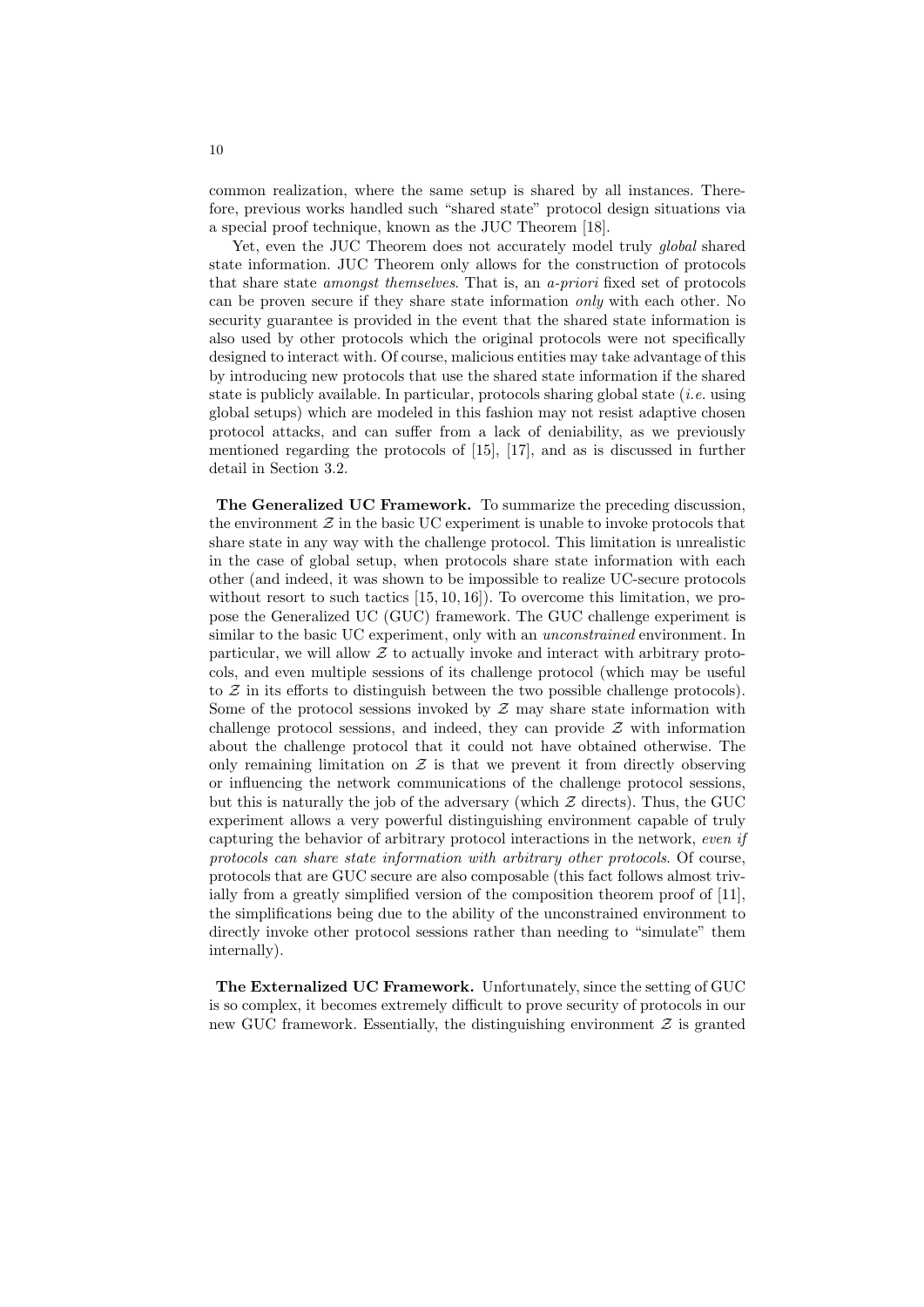a great deal of freedom in its choice of attacks, and any proof of protocol emulation in the GUC framework must hold even in the presence of other arbitrary protocols running concurrently. To simplify matters, we observe that in practice protocols which are designed to share state do so only in a very limited fashion (such as via a single common reference string, or a PKI, etc.). In particular, we will model shared state information via the use of "shared functionalities", which are simply functionalities that may interact with more than one protocol session (such as the CRS functionality). For clarity, we will distinguish the notation for shared functionalities by adding a bar *(i.e.* we use  $\mathcal G$  to denote a shared functionality). We call a protocol  $\pi$  that *only* shares state information via a single shared functionality  $\bar{\mathcal{G}}$  a  $\bar{\mathcal{G}}$ -subroutine respecting protocol. Bearing in mind that it is generally possible to model "reasonable" protocols that share state information as  $\mathcal{G}\text{-subroutine}\,$  respecting protocols, we can make the task of proving GUC security simpler by considering a compromise between the constrained environment of basic UC and the unconstrained environment of GUC. An  $\bar{G}$ -externally constrained environment is subject to the same constraints as the environment in the basic UC framework, only it is additionally allowed to invoke a single "external" protocol (specifically, the protocol for the shared functionality  $\bar{G}$ ). Any state information that will be shared by the challenge protocol must be shared via calls to  $\bar{\mathcal{G}}$  (*i.e.* challenge protocols are  $\bar{\mathcal{G}}$ -subroutine respecting), and the environment is specifically allowed to access  $\mathcal{\bar{G}}$ . Although  $\mathcal{Z}$  is once again constrained to invoking a single instance of the challenge protocol, it is now possible for  $\mathcal Z$  to internally mimic the behavior of multiple sessions of the challenge protocol, or other arbitrary network protocols, by making use of calls to  $\bar{\mathcal{G}}$  wherever shared state information is required. Thus, we may avoid the need for JUC Theorem (and the implementation limitations it imposes), by allowing the environment direct access to shared state information  $(e.g.,\omega)$  we would allow it to observe the Common Reference String when the shared functionality is the CRS functionality). We call this new security notion Externalized UC (EUC) security, and we say that a  $\bar{G}$ -subroutine respecting protocol  $\pi \bar{G}$ -EUC-emulates a protocol  $\phi$  if  $\pi$  emulates  $\phi$  in the basic UC sense with respect to  $\bar{\mathcal{G}}$ -externally constrained environments. We show that if a protocol  $\pi \bar{G}$ -EUC-emulates  $\phi$ , then it also GUC emulates  $\phi$  (and vice versa, provided that  $\pi$  is  $\bar{G}$ -subroutine respecting).

**Theorem 1.** Let  $\pi$  be any protocol which invokes no shared functionalities other than (possibly)  $\overline{G}$ , and is otherwise subroutine respecting (i.e.  $\pi$  is  $\overline{G}$ -subroutine respecting). Then protocol  $\pi$  GUC-emulates a protocol  $\phi$ , if and only if protocol  $\pi \bar{G}$ -EUC-emulates  $\phi$ .

That is, provided that  $\pi$  only shares state information via a single shared functionality  $\bar{G}$ , if it merely EUC-emulates  $\phi$  with respect to that functionality, then  $\pi$  is a full GUC-emulation of  $\phi$ ! As a special case, we obtain that all basic UC emulations (which may not share *any* state information) are also GUC emulations.

**Corollary 1.** Let  $\pi$  be any subroutine respecting protocol. Then protocol  $\pi$  GUCemulates a protocol  $\phi$ , if and only if  $\pi$  UC-emulates  $\phi$ .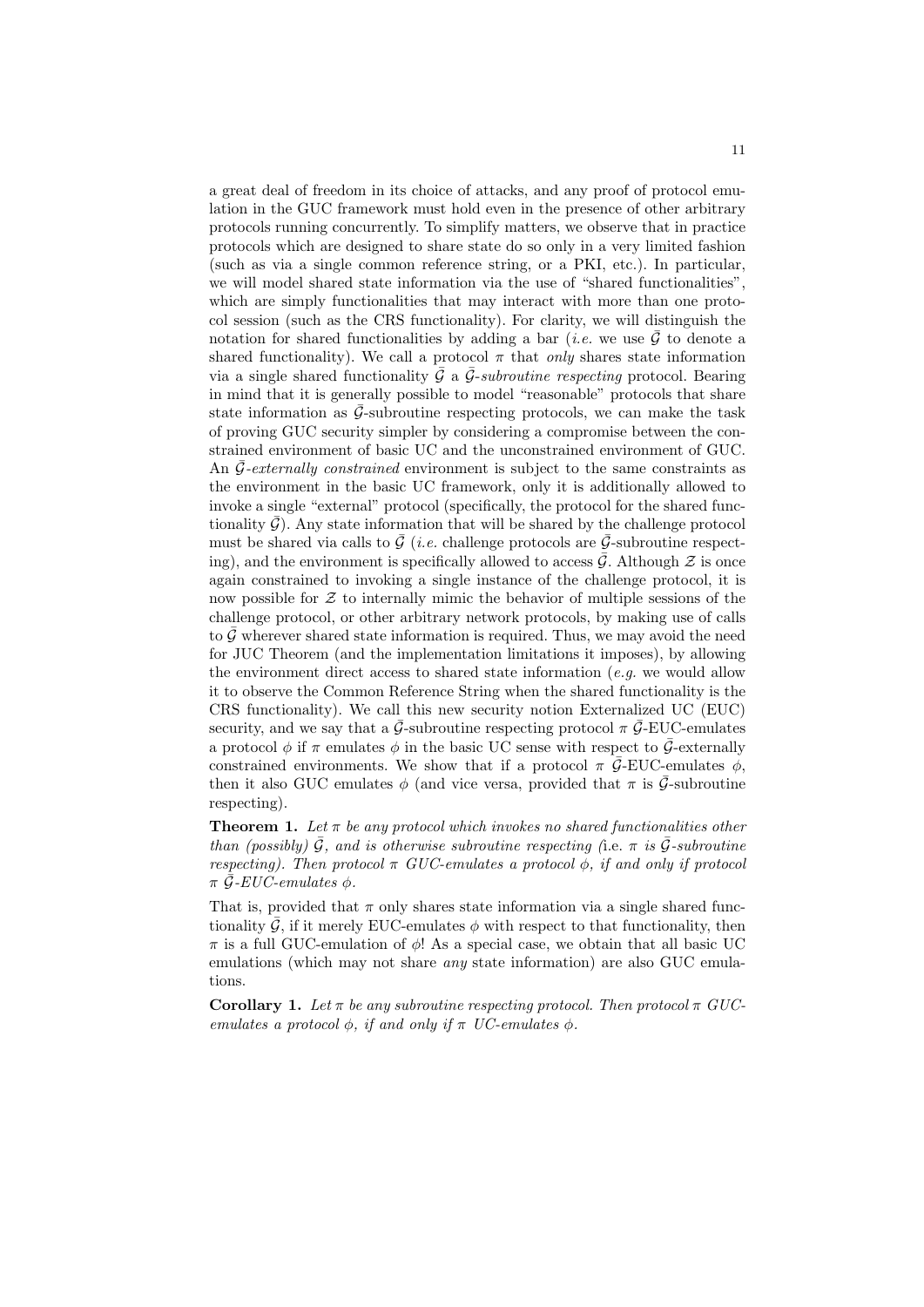The corollary follows by letting  $\bar{\mathcal{G}}$  be the null functionality, and observing that the  $\mathcal{G}\text{-externally constrained environment of the EUC experiment collapses to }$ become the same environment as that of the basic UC experiment when  $\bar{G}$  is the null functionality. Thus, it is sufficient to prove basic UC security for protocols with no shared state, or  $G$ -EUC security for protocols that share state only via  $\bar{G}$ , and we will automatically obtain the full benefits of GUC security.

Figure 2 depicts the differences in the experiments of the UC models we have just described, in the presence of a single shared functionality  $\bar{\mathcal{G}}$  (of course, the GUC framework is not inherently limited to special case of only one shared functionality). We further elaborate the technical details of these new models, and provide the proof of Theorem 1, in the full version of the paper [13].

We are now in a position to state a strong new composition theorem, which will directly incorporate the previous result (that proving EUC security is sufficient for GUC security). Let  $\rho$  be an arbitrary protocol (not necessarily subroutine respecting!) which invokes  $\phi$  as a sub-protocol. We will write  $\rho^{\pi/\phi}$  to denote a modified version of  $\rho$  that invokes  $\pi$  instead of  $\phi$ , wherever  $\rho$  had previously invoked  $\phi$ . We prove the following general theorem in the full version [13]:

**Theorem 2 (Generalized Universal Composition).** Let  $\rho$ ,  $\pi$ ,  $\phi$  be PPT multiparty protocols, and such that both  $\phi$  and  $\pi$  are  $\bar{\mathcal{G}}$ -subroutine respecting, and  $\pi$  $\bar{\mathcal{G}}$ -EUC-emulates  $\phi$ . Then  $\rho^{\pi/\phi}$  GUC-emulates protocol  $\rho$ .

We stress that  $\pi$  must merely  $\bar{G}$ -EUC-emulate  $\phi$ , but that the resulting composed protocol  $\rho^{\pi/\phi}$  fully GUC-emulates  $\rho$ , even for a protocol  $\rho$  that is not subroutine respecting.

### 3 Insufficiency of the Global CRS Model

In this section we demonstrate that a global CRS setup is not sufficient to GUC-realize even the basic two-party commitment functionality. We then further elaborate the nature of this insufficiency by considering some weaknesses in the security of previously proposed constructions in the CRS model. Finally, we suggest a new "intuitive" security goal, dubbed *full simulatability*, which we would like to achieve by utilizing the GUC-security model (and which was not previously achieved by any protocols in the CRS model).

# 3.1 Impossibility of GUC-realizing  $\mathcal{F}_{com}$  in the  $\bar{\mathcal{G}}_{acrs}$  model

Recall that many interesting functionalities are unrealizable in the UC framework without any setup assumption. For instance, it is easy to see that the ideal authentication functionality,  $\mathcal{F}_{auth}$ , is unrealizable in the plain model. Furthermore, many two party tasks, such as Commitment, Zero-Knowledge, Coin-Tossing, Oblivious Transfer and others cannot be realized in the UC framework by two-party protocols, even if authenticated communication is provided [15, 16, 10].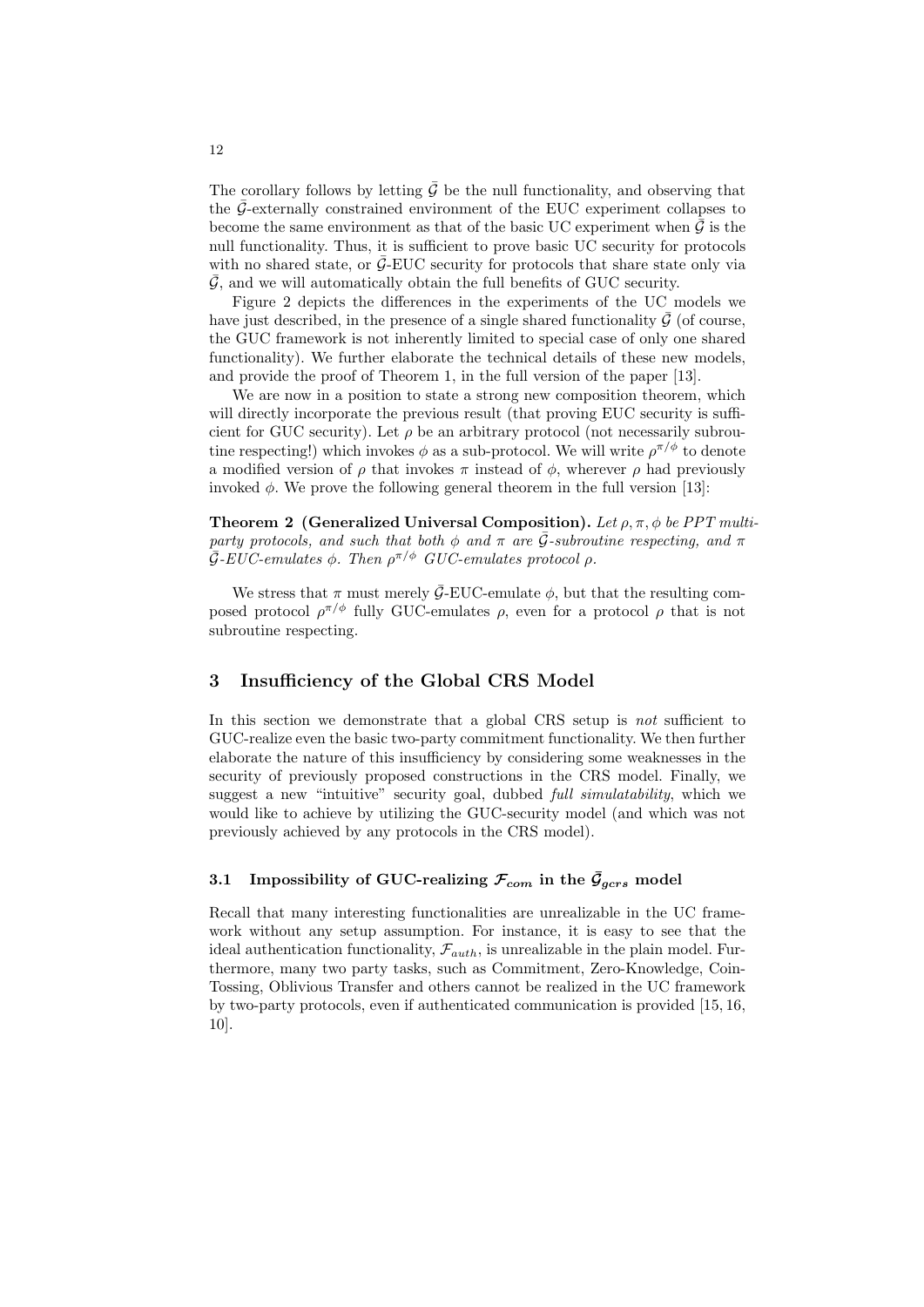

Fig. 2. Comparison of models. Using Basic UC with JUC Theorem to share state, only copies of the challenge protocol (or other protocols which may be jointly designed a priori to share  $\mathcal{G}$ ) are allowed to access the common subroutine  $\mathcal{G}$ , and  $\mathcal{Z}$  may only interact with the "multi-session" version of the challenge protocol. In the EUC paradigm, only a single session of the challenge protocol is running, but the shared functionality  $\bar{\mathcal{G}}$  it uses is accessible by Z. Finally, in the GUC setting, we see the full generality of arbitrary protocols  $\rho_1, \rho_2, \ldots$  running in the network, alongside multiple copies of the challenge protocol. Observe that both  $\mathcal{Z}$ , and any other protocols invoked by  $\mathcal{Z}$  (such as  $\rho_1$ ), have direct access to  $\bar{\mathcal{G}}$  in the GUC setting. Intuitively, the GUC modeling seems much closer to the actual structure of networked protocol environments.

As a recourse, the common reference string (CRS) model was used to reassert the general feasibility results of [24] in the UC framework. That is, it was shown that any "well-formed" ideal functionality can be realized in the CRS model [15, 17]. However, the formulation of the CRS model in these works postulates a setting where the reference string is given only to the participants in the actual protocol execution. That is, the reference string is chosen by an ideal functionality,  $\mathcal{G}_{crs}$ , that is dedicated to a given protocol execution.  $\mathcal{G}_{crs}$  gives the reference string only to the adversary and the participants in that execution.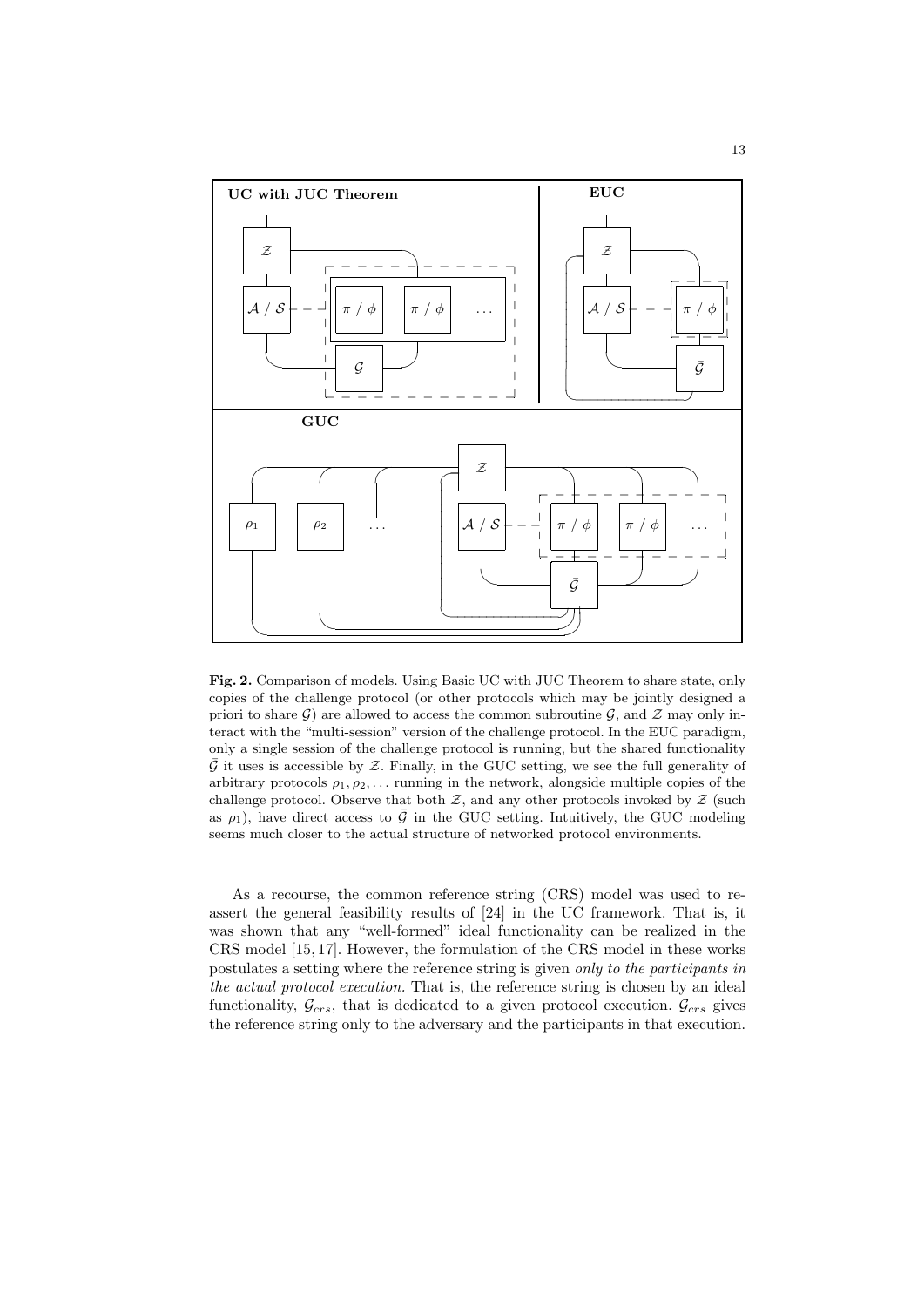Intuitively, this formulation means that, while the reference string need not be kept secret to guarantee security, it cannot be safely used by other protocol executions. In other words, no security guarantees are given with respect to executions that use a reference string that was obtained from another execution rather than from a dedicated instance of  $\mathcal{G}_{crs}$ . (The UC with joint state theorem of [18] allows multiple executions of certain protocols to use the same instance of the CRS, but it requires all instances that use the CRS to be carefully designed to satisfy some special properties.)

In contrast, we are interested in modeling a setting where the same CRS is globally available to all parties and all protocol executions. This means that a protocol  $\pi$  that uses the CRS must take into account the fact that the same CRS may be used by *arbitrary* other protocols, even protocols that were specifically designed to interact badly with  $\pi$ . Using the GUC security model defined in Section 2, we define this weaker setup assumption as a *shared* ideal functionality that provides the value of the CRS not only to the parties of a given protocol execution, but rather to all parties, and even directly to the environment machine. In particular, this global CRS functionality,  $\bar{\mathcal{G}}_{gcrs}$ , exists in the system both as part of the protocol execution and as part of the ideal process. Functionality  $\bar{\mathcal{G}}_{gcrs}$  is presented in Figure 3.

## Functionality  $\bar{\mathcal{G}}_{qcrs}$

Parameterized by a distribution  $D, \bar{\mathcal{G}}_{gcrs}$  proceeds as follows, when activated by any party:

- 1. If no value has been previously recorded, choose a value  $d \leftarrow^R D$ , and record the value d.
- 2. Return the value d to the activating party.

Fig. 3. The Global Common Reference String functionality. The difference from the Common Reference String functionality  $\mathcal{G}_{crs}$  of [10, 15] is that  $\mathcal{G}_{crs}$  provides the reference string only to the parties that take part in the actual protocol execution. In particular, the environment does not have direct access to the reference string.

We demonstrate that  $\bar{\mathcal{G}}_{gcrs}$  is insufficient for reproducing the general feasibility results that are known to hold in the  $\mathcal{G}_{crs}$  model. To exemplify this fact, we show that no two-party protocol that uses  $\bar{\mathcal{G}}_{gcrs}$  as its only setup assumption GUC-realizes the ideal commitment functionality,  $\mathcal{F}_{com}$  (presented in Figure 4). The proof, which we provide in the full version of this work [13], follows essentially the same steps as the [15] proof of impossibility of realizing  $\mathcal{F}_{com}$  in the plain model. The reason that these steps can be carried out even in the presence of  $\bar{\mathcal{G}}_{gcrs}$  is, essentially, that the simulator obtains the reference string from an external entity  $(\bar{G}_{gcrs})$ , rather than generating the reference string by itself. We conjecture that most other impossibility results for UC security in the plain model can be extended in the same way to hold for GUC security in the presence of  $\bar{\mathcal{G}}_{gcrs}$ .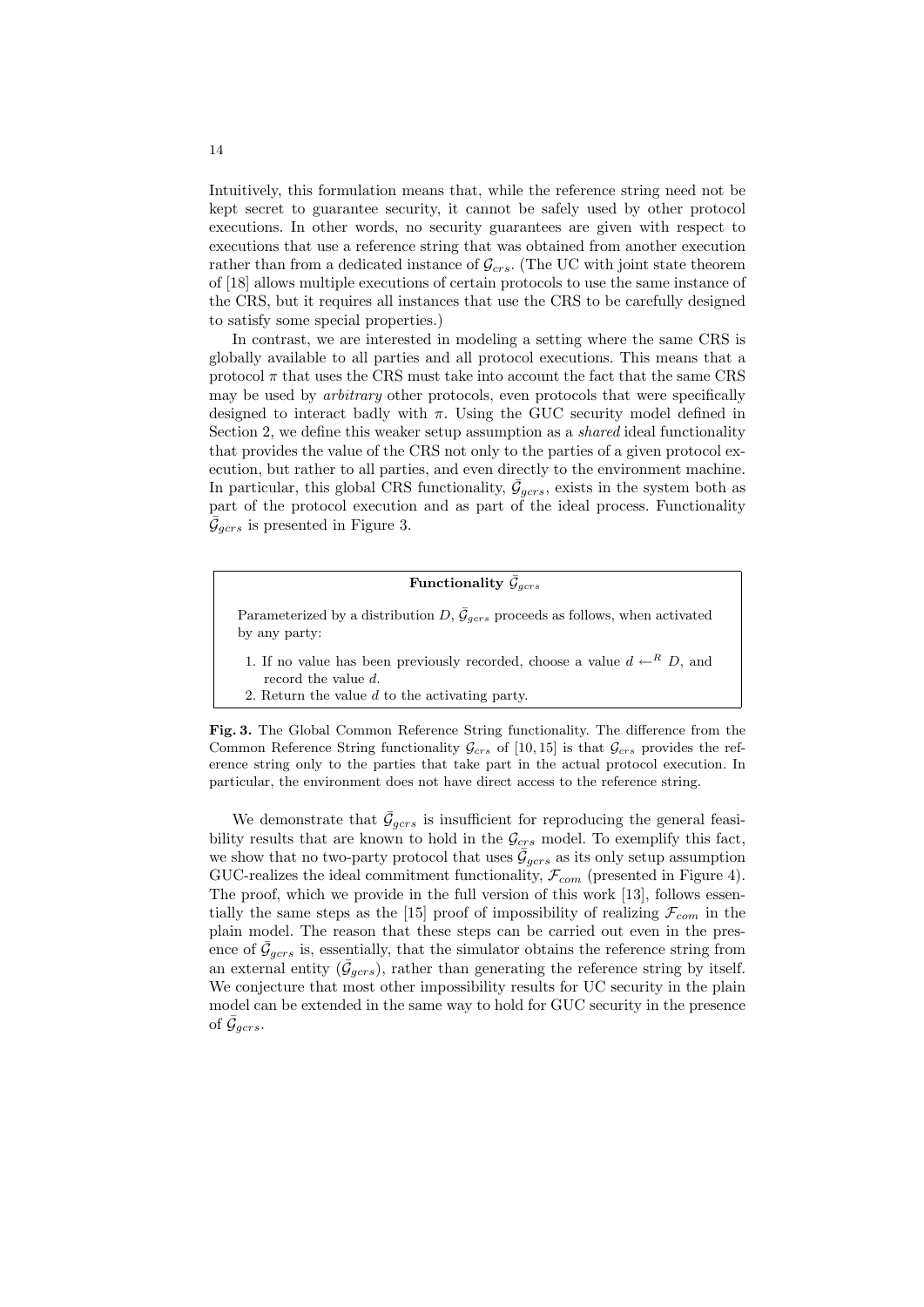| Functionality $\mathcal{F}_{com}$                                                        |
|------------------------------------------------------------------------------------------|
| <b>Commit Phase:</b> Upon receiving a message (commit, sid, $C, V, b$ ) from party       |
| C, where $b \in \{0,1\}$ , record the value b and send (receipt, sid, C, V) to           |
| $V$ and the adversary. Ignore any future commit messages.                                |
| <b>Reveal Phase:</b> Upon receiving a message ( $reveal$ , $sid$ ) from $C$ : If a value |
| b was previously recorded, then send the message (reveal, sid, b) to V                   |
| and the adversary and halt. Otherwise, ignore.                                           |

**Fig. 4.** The Commitment Functionality  $\mathcal{F}_{com}$  (see [15])

**Theorem 3.** There exists no bilateral, terminating protocol  $\pi$  that GUC-realizes  $\mathcal{F}_{com}$  and uses only the shared functionality  $\bar{\mathcal{G}}_{gcrs}$ . This holds even if the communication is ideally authentic.

In fact, it can be shown that the above impossibility result extends beyond the mere availability of  $\bar{\mathcal{G}}_{gcrs}$  to any circumstance where the shared functionality will only provide information globally (or, yet more generally, the impossibility holds whenever all the shared information available to protocol participants can also be obtained by the environment). For instance, this impossibility will hold even in the (public) random oracle model, which is already so strong that it cannot truly be realized without the use of a fully interactive trusted party. Another interpretation of this result is that no completely non-interactive global setup can suffice for realizing  $\mathcal{F}_{com}$ . The next section studies the problem of realizing  $\mathcal{F}_{com}$  using setup assumptions with minimal interaction requirements.

### 3.2 Deniability and Full Simulatability

To demonstrate that the problems with using a global CRS to realize  $\mathcal{F}_{com}$ , in the fashion of [17], are more than skin deep technicalities that arise only in the GUC framework we now consider the issue of deniability. Intuitively, a protocol is said to be "deniable" if it is possible for protocol participants to deny their participation in a protocol session by arguing that any "evidence" of their participation (as obtained by other, potentially corrupt protocol participants) could have been fabricated.

Recalling the intuition outlined in the introduction, we would like realized protocols to guarantee the same security as the ideal functionalities they realize, meaning that the adversary will learn nothing more from attacking the protocol than could be learned from attacking its corresponding ideal functionality. Protocols realized with such a guarantee are inherently deniable, since a protocol participant can accurately argue that any information sent during the protocol session could have been obtained by an adversary using only the output from the ideal functionality<sup>4</sup> in an attack simulation conducted entirely without his or her actual participation.

<sup>4</sup> Of course, if the output of the ideal functionality "incriminates" a user by revealing some of his secrets, the resulting protocol does not meet our intuitive understanding of the word "deniable". Still, the protocol itself may be said to be "as deniable" as the functionality it realizes.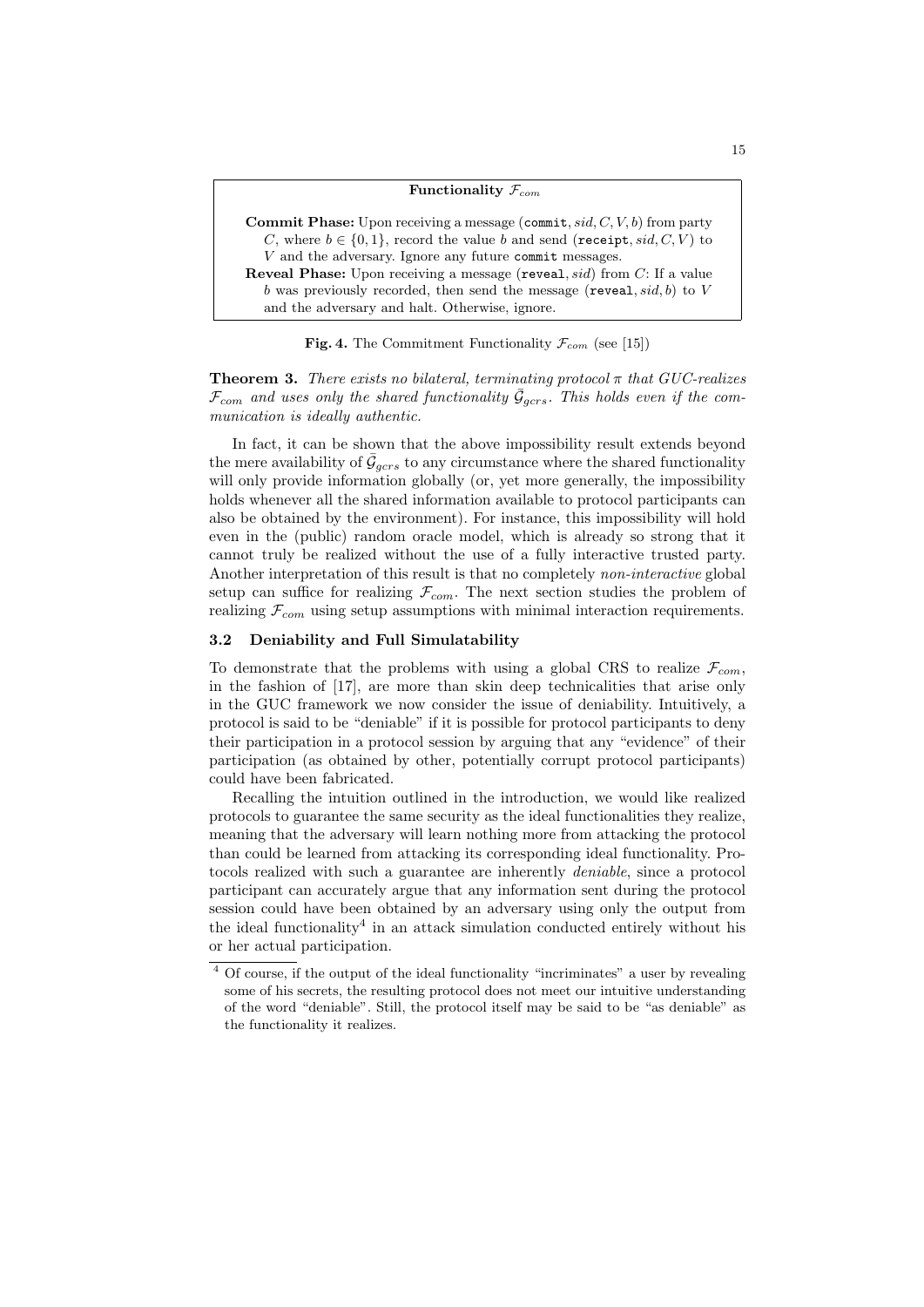For instance, if we consider the ideal functionality for Zero Knowledge (ZK), we expect that any secure realization of that functionality should reveal no information to the adversary beyond the output of the ideal functionality (which contains only a single bit). In particular, that output can easily be generated entirely without the help of the prover, and thus the prover should be able to deny his participation in the protocol, since it reveals no information that could not have been obtained independently. However, we already know from the result of [28] that it is impossible to achieve such deniability for ZK in the CRS model. Indeed, we may see that the UC simulator for ZK functionality in [17] chooses a fresh CRS, and generates the simulated protocol transcripts with respect to that, instead of the published real-world CRS. Thus, if a protocol transcript makes use of the real-world CRS, it could not have been obtained via simulation (so a successful prover is indeed incriminated by the transcript).

When there is no deniability, the adversary is truly able to obtain some valuable information by observing protocol interactions that would not by revealed by the ideal functionality. Thus we have found a practical example of security loss that directly results from the relaxations of UC security inherent in the CRS technique of [17]. We can now clearly see that the impossibility of realizing  $\mathcal{F}_{com}$ via the CRS model in the GUC setting is due to a meaningful strengthening of security guarantees (since deniability is guaranteed in the GUC setting, and that guarantee is not achieved by protocols realized in the CRS model).

On an intuitive level, it might be helpful to consider the issue of deniability in light of the "real world" resources required in order to run the GUC simulator to simulate a given protocol session. If the resources required to simulate a protocol session are readily available, then the protocol is *plausibly deniable* (since it is plausible that information obtained from the protocol was the result of a simulation). If the resources are difficult or impossible to obtain, then the protocol is not plausibly deniable. We wish to employ simulation techniques that require only minimal resources to conduct a simulation, increasing the plausibility of denials (as well as decreasing the value of any information that an adversary might obtain by attacking a secure protocol). Thus, we use the term fully simulatable to refer to any plausibly deniable protocol realized in the GUC framework.

From this vantage point, we observe that the resource required to conduct the protocol simulations in [17] is a "trapdoor" for the CRS. In particular, the CRS must be "rigged" with such a trapdoor a priori. Such rigging is certainly not plausible when there is a trusted party choosing the CRS, and this is in fact the root of the deniability problem for the CRS model. Furthermore, knowledge of this trapdoor implies the ability to completely violate security of any protocol constructed using the techniques of [17], and thus there would be no security against any entity capable of simulating protocols. Similarly, in the "imaginary angel" model of [30], the simulator requires access to super-polynomial time functionalities that are certainly not plausibly available in the real world (and thus, the deniability problem arises there as well). Indeed, if the "imaginary angels" of [30] were to somehow be made practical in the real world, all security would be lost.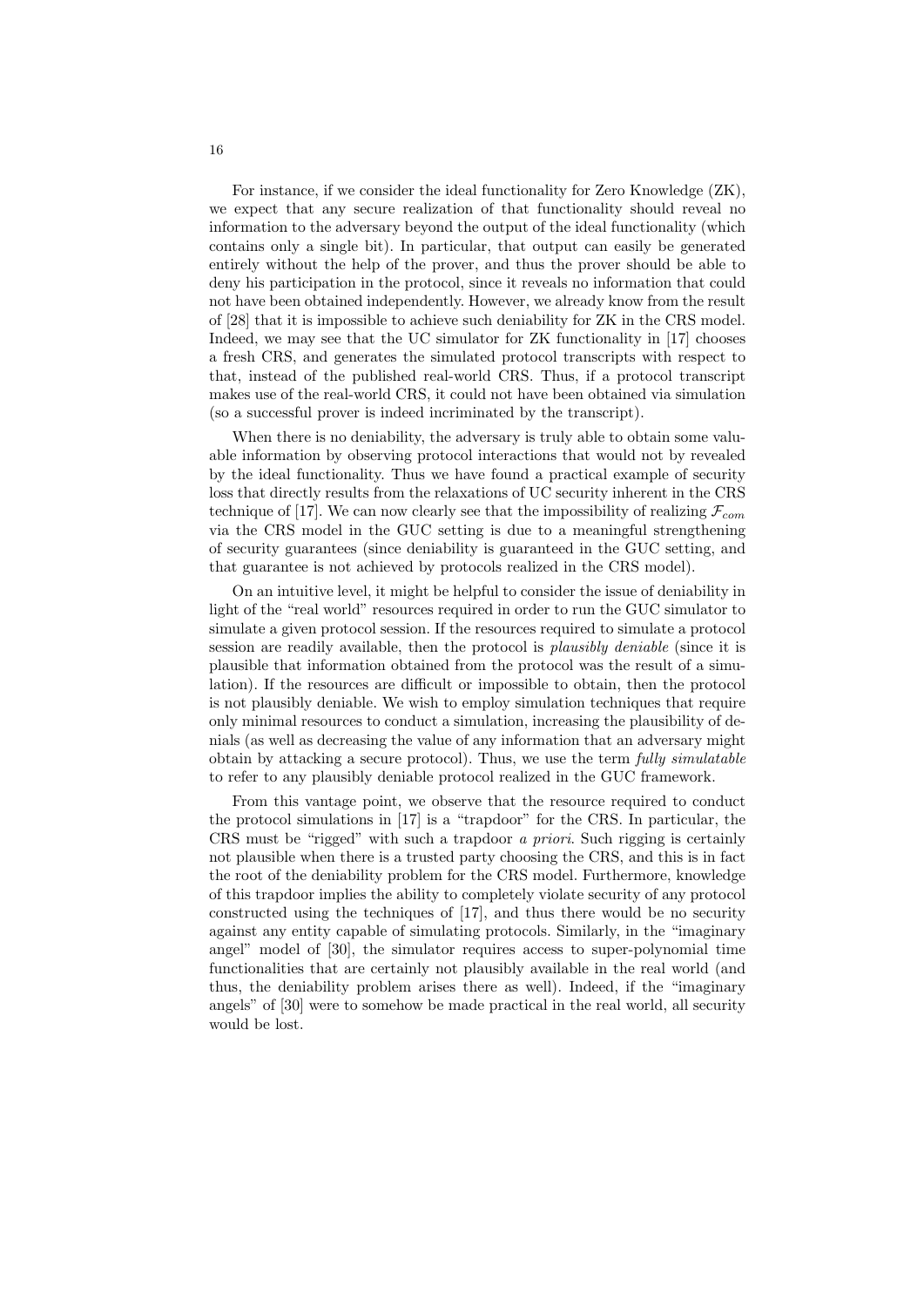We comment that, although we do not make any attempt to formalize a "general" notion of deniability here, the guarantee we seek to provide is that protocols are "as deniable" in the real world as they would have been in the ideal world (past works did not satisfy even this basic requirement). In fact, as we will see, our particular realization of fully simulatable security will guarantee that even "on line" (interactive) deniability is preserved, since the simulator can very practically be run in real time. Indeed, as long as an honest party P never deviates from the protocol, it is not possible for other (even corrupt) protocol participants to conclusively demonstrate  $P$ 's participation in the protocol session to a third party, even while the protocol is ongoing!

# 4 Fully Simulatable General Computation

We now turn our attention to the problem of *constructing* fully simulatable GUC-secure protocols. That is, we would like it to be possible for a real-world adversary to simulate the effects of any attack on a protocol, without actually attacking the protocol (instead utilizing only the information that would be revealed by an ideally secure realization). The result of Section 3 implies that we cannot do this in the CRS model (if we correctly model a globally available CRS). Thus, we must consider alternative models if we hope to achieve our goal.

To that end, we would like to find reasonable alternative global setup assumptions that allow for realizing interesting tasks. That is, we are looking for shared functionalities G (as defined in Section 2), so that on the one hand G will be implementable in reality with reasonable trust assumptions, and on the other hand we will have protocols that GUC-realize interesting functionalities and still use no setup (*i.e.*, no ideal functionalities) other than  $\mathcal{G}$ . We say that such GUC-secure protocols are "fully simulatable" since the GUC-simulator for attacking the ideal protocol can, in a very practical sense, be run directly by the adversary. This allows the adversary to simulate the same information that can be gotten by attacking any session of the real protocol, without actually performing any attack.

We first observe that if the system is equipped with a "fully interactive trusted party" that realizes, say,  $\mathcal{F}_{mcom}$ , the multi-session variant of  $\mathcal{F}_{com}$ , by interacting separately and privately with each session, then we can directly use the protocol of [17] to GUC-realize any "well-formed" functionality. However, we would like to find more reasonable global setup assumptions, and in particular assumptions that require less interaction from the trusted entity. (Indeed, this realization requires the trusted party to perform strictly more work than it would by directly computing the desired functionalities, i.e. the trivial realization of ideal model functionalities). Although it is clear that we can achieve fully simulatable protocols by using highly interactive trusted parties to compute functionalities, it seems to be a more difficult problem to realize GUC-secure protocols using an "offline" shared functionality. Indeed, by our earlier impossiblity results, some degree of interaction would seem to be essential, so we begin by considering the idea of limiting the interaction to a "registration phase".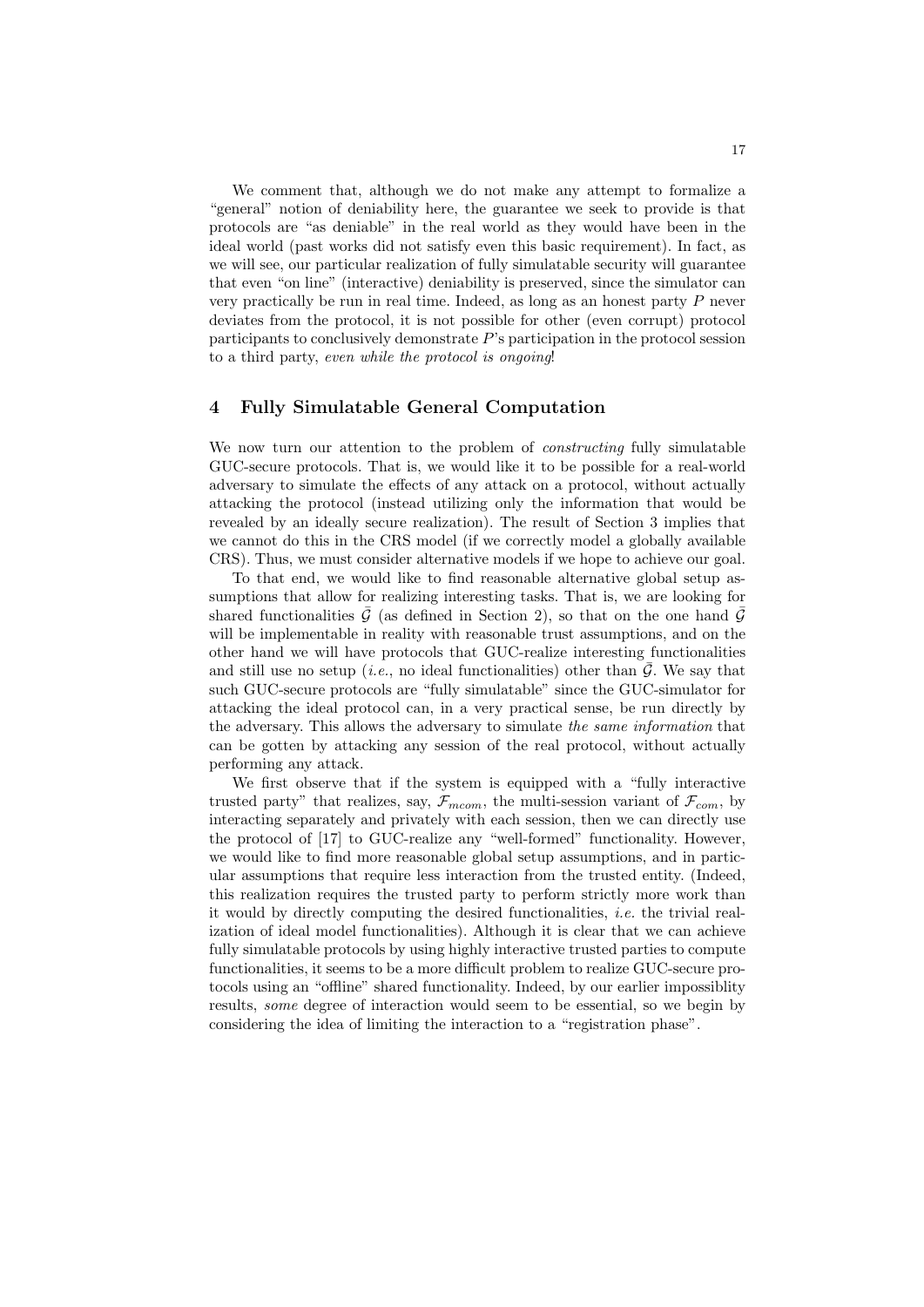#### 4.1 The KRK Model

We observe that the "key registration with knowledge (KRK)" setup of [5], can be modified to serve as a shared functionality, allowing us to realize any "wellformed" ideal functionality against non-adaptive ("static") adversaries using the techniques of that work. Although the setup phase is interactive (parties must register their public keys with registration authorities), it is possible to show (with some minor modifications) that the protocol of [5] can allow the trusted party to remain "offline" for all subsequent protocol activity.

#### Functionality  $\mathcal{G}_{krk}$

 $\mathcal{G}_{krk}$  proceeds as follows, given a (deterministic) key generation function Gen (with security parameter  $\lambda$ ), running with parties  $P_1, \ldots, P_n$  and an adversary  $S$ :

- **Registration:** When receiving a message (register, sid, r) from party  $P_i$ that has not previously registered, compute  $(PK_i, SK_i) \leftarrow \mathsf{Gen}^{\lambda}(r)$  and record the tuple  $(P_i, PK_i, SK_i)$ .
- **Retrieval:** When receiving a message (retrieve, sid,  $P_i$ ) from party  $P_j$ (where  $j \neq i$ ), if there is a previously recorded tuple of the form  $(P_i, PK_i, SK_i)$ , then return  $(\text{sid}, P_i, PK_i)$  to  $P_j$ . Otherwise return (sid,  $P_i$ ,  $\perp$ ) to  $P_j$ . When receiving a message (retrieve, sid,  $P_i$ ) from party  $P_i$ , if there is a previously recorded tuple of the form  $(P_i, PK_i, SK_i)$ , then return (sid,  $P_i, PK_i, SK_i$ ) to  $P_i$ . Otherwise, return  $(\text{sid}, P_i, \perp)$  to  $P_i$ .

Fig. 5. The Knowledge-based Key Registration Functionality (similar to that of [5]). Note that each instance of  $\mathcal{G}_{krk}$  can only be invoked by the parties of a single protocol session (*i.e.* with a fixed sid). After converting this ideal functionality to a shared functionality,  $\bar{\mathcal{G}}_{krk}$ , and restricting retrieval of private keys to *corrupt parties only*, it is possible GUC-realize any functionality using only a single public key per-party.

Recall that the KRK setup of [5] is an ideal functionality  $\mathcal{G}_{krk}$  (shown in Figure 5), that chooses a private and public key pair for each registered party and lets all parties know the value of the public key. In the natural version of the KRK setup, parties are also allowed to retrieve their own secret keys. Since  $\mathcal{G}_{krk}$  is not a shared functionality, each instance of a protocol will have its own instance of  $\mathcal{G}_{krk}$ , which does not lend itself to easy implementation. To fix this, we re-formulate  $\mathcal{G}_{krk}$  as a shared functionality,  $\overline{\mathcal{G}}_{krk}$ , that chooses public keys only once per party – used by all instances. (This modeling makes  $\bar{\mathcal{G}}_{krk}$  significantly easier to implement in a real system, since only one key is required for each party.) Furthermore, we add a simple modeling restriction: we only allow parties to learn their own secret keys if they are corrupt.<sup>5</sup> Using this new  $\bar{G}_{krk}$  setup, the protocol of [5] works (with minor modifications) even in the GUC-security model, provided that (a) party corruptions are non-adaptive, and

18

 $5$  This modeling restriction is discussed in further detail in Section 4.2.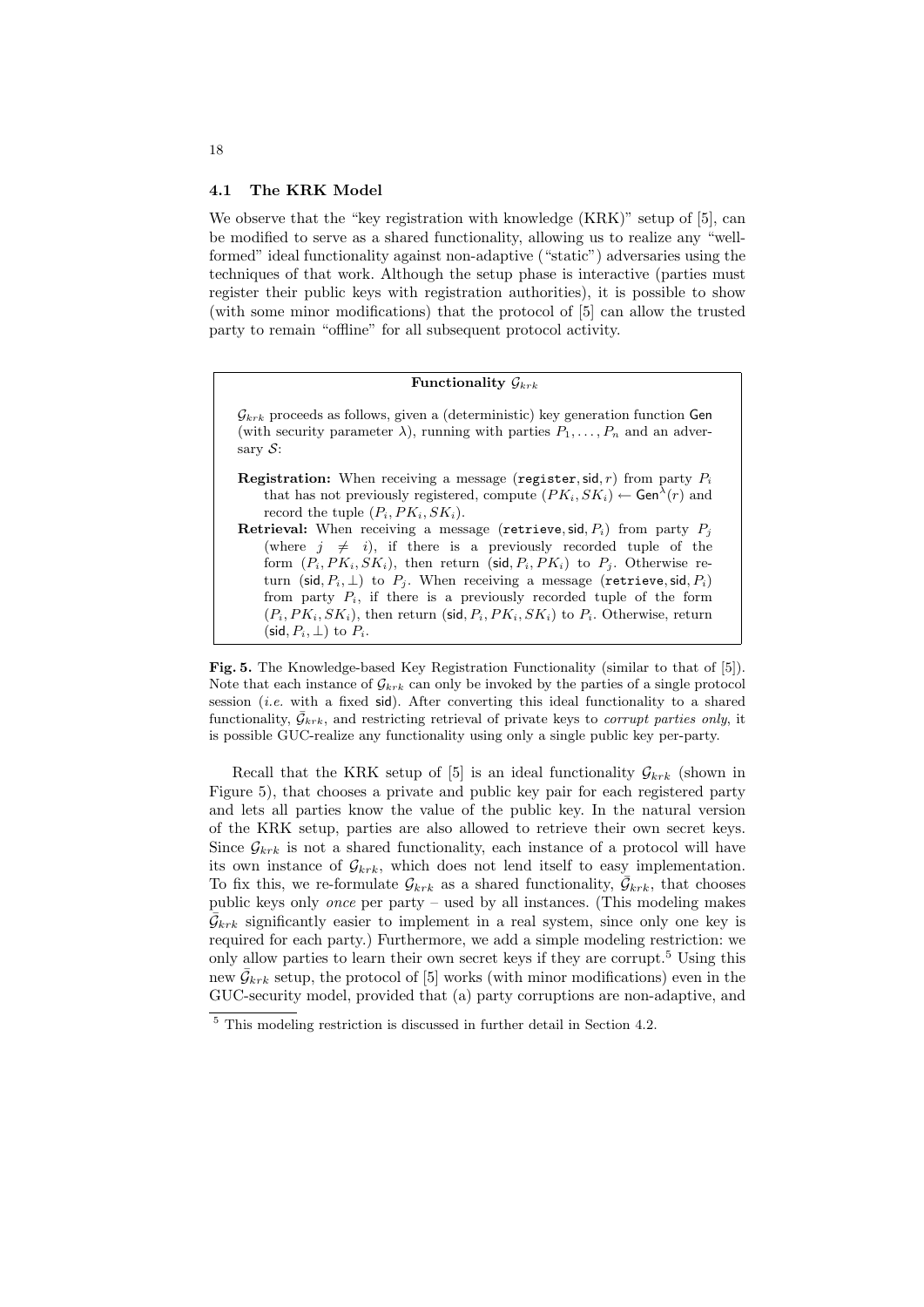(b) all parties with the same PID (party identity) are corrupted together – we call such corruption pattern PID-wise.

**Theorem 4.** The [5] protocol GUC-realizes  $\mathcal{F}_{zk}$ , even when given access only to  $\bar{\mathcal{G}}_{krk}$ , as long as the party corruptions are non-adaptive and PID-wise.

The proof of this theorem is by a natural extension of the proof in [5] to the EUC framework (which is, of course, equivalent to GUC), but surprisingly, we can achieve a much stronger goal than non-adaptive GUC security with interactive setup.

#### 4.2 The Augmented CRS Model

Although it may seem that at least an interactive "registration phase" is required in order to avoid our earlier impossibility result, we show that something even less interactive will suffice. We propose a further simplification of  $\bar{\mathcal{G}}_{krk}$ , denoted  $\bar{\mathcal{G}}_{acrs}$ , and a protocol that GUC-realizes  $\mathcal{F}_{com}$  (and thus any well-formed functionality) having access only to  $\bar{\mathcal{G}}_{acrs}$ . Unlike  $\bar{\mathcal{G}}_{krk}$ , the  $\bar{\mathcal{G}}_{acrs}$  shared functionality does not require any interaction (much like  $\mathcal{G}_{crs}$ ), but merely offers a one-time use interactive "key retrieval" service to those who choose to use it. Therefore, we refer to this new setup assumption as the *Augmented CRS* (ACRS) model. In particular, protocols realized in the ACRS model will not actually make use of the key retrieval service, since the model only allows corrupt parties to retrieve their keys. Thus, we are assured that honest parties need never communicate interactively with  $\bar{\mathcal{G}}_{acrs}$ .

Somewhat counter-intuitively, it is even crucial that uncorrupted parties in ACRS model never "bother" to obtain their secret keys from the trusted authority (since even an honest party may inadvertently execute a rogue protocol, which might expose the secret key). Similarly, it is crucial that corrupted parties have access to their secret keys, since otherwise they would be unable to conduct attack simulations. (On a side note, security is still guaranteed to honest parties who obtain their keys and use them to conduct attack simulations *provided that* they only use their keys for simulation purposes.) To enforce the protocol design criteria that honest parties should not require access to their secret keys, we directly define the  $\bar{g}_{acrs}$  functionality so that it refuses to supply secret keys to honest parties. (Of course, a direct realization of  $\bar{\mathcal{G}}_{acrs}$  by a trusted party cannot actually determine which parties are honest, yet intuitively this modeling should still suffice. In fact, it is not problematic even if the real-world trusted party gives keys to honest parties, as long as they are careful to protect their own security by keeping their keys secret.)

More formally, our new shared functionality  $\bar{\mathcal{G}}_{acrs}$  is parameterized by two functions, Setup and Extract. It first chooses a random secret value  $MSK$  and a public value  $PK \leftarrow$  Setup(*MSK*), and publicizes PK (as a CRS). Next, whenever a *corrupted* party P asks for its secret key,  $\bar{\mathcal{G}}_{acrs}$  returns the value  $SK_P \leftarrow$  Extract( $PK; P; MSK$ ). The functionality is presented in Figure 6.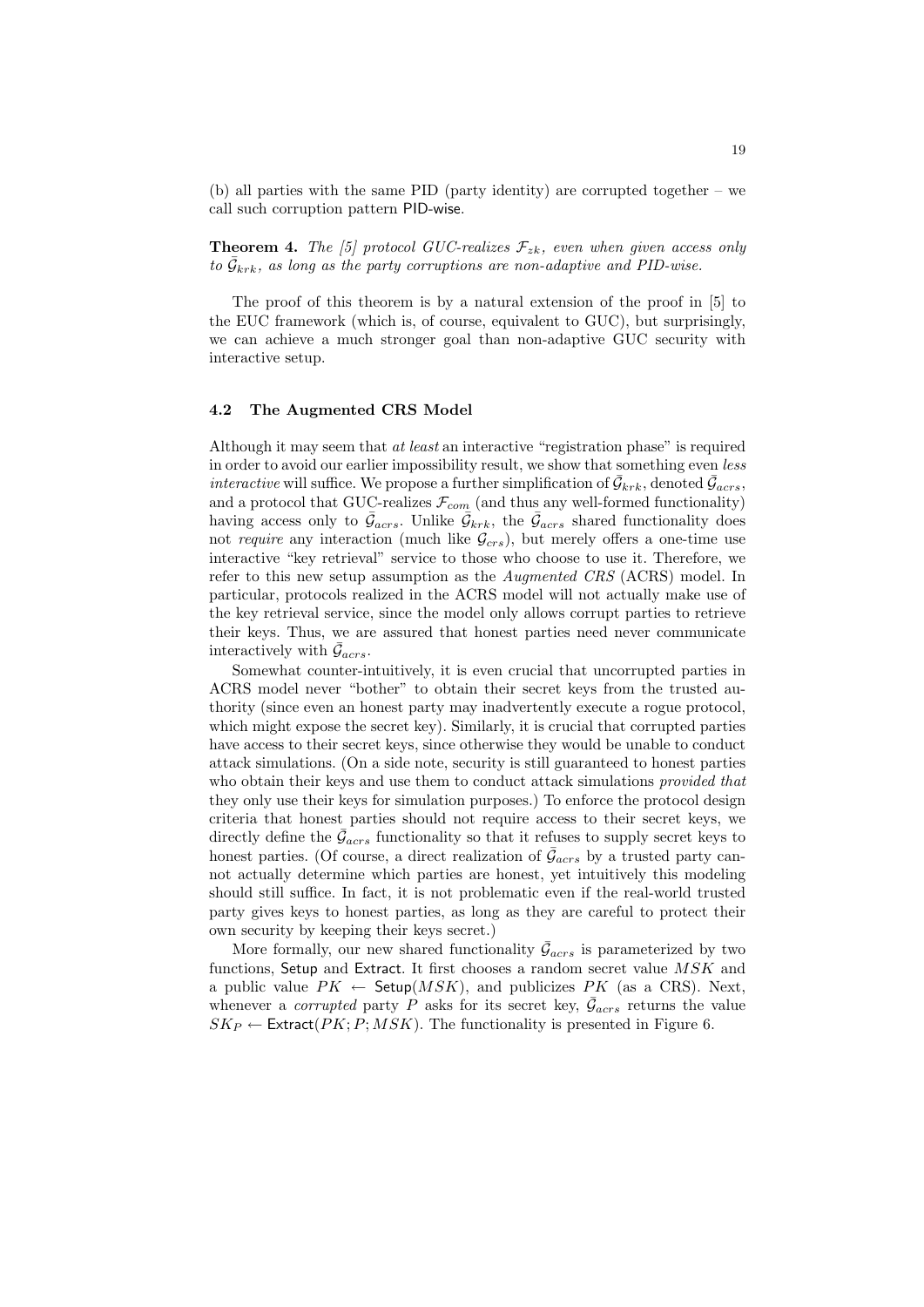# Functionality  $\bar{\mathcal{G}}_{acrs}^{\mathsf{Setup},\mathsf{Extract}}$

| Initialization Phase: At the first activation, compute a Common Refer-                       |
|----------------------------------------------------------------------------------------------|
| ence String $(PK) \leftarrow$ Setup( <i>MSK</i> ) for a randomly chosen $\lambda$ -bit value |
| $MSK$ , and record the pair $(PK, MSK)$ .                                                    |
| <b>Providing the public value:</b> Whenever activated by a party requesting                  |
| the CRS, return $PK$ to the requesting party and the adversary.                              |
| <b>Dormant Phase:</b> Upon receipt of a message (retrieve, sid, $P$ ) from a                 |
| <i>corrupt</i> party P, return the value $SK_P \leftarrow \text{Extract}(PK;P;MSK)$ to P.    |
| (Receipt of this message from honest parties is ignored.)                                    |

Fig. 6. The Identity-Based Augmented CRS Shared Functionality

**Comparing**  $\bar{\mathcal{G}}_{krk}$  and  $\bar{\mathcal{G}}_{acrs}$ . The main difference between  $\bar{\mathcal{G}}_{acrs}$  and  $\bar{\mathcal{G}}_{krk}$  (the global variant of  $\mathcal{G}_{krk}$ ) is that in  $\bar{\mathcal{G}}_{acrs}$  there is a single public value, whereas in  $\bar{\mathcal{G}}_{krk}$  an extra public value must be given per party identity. Using a paradigm analogous to the identity-based encryption of [6], we avoid the use of per-party public keys and replace them with a single short "master public key" (and indeed our constructions use short public keys that depend only on the security parameter). This property, combined with the fact that the parties who follow their protocols never obtain their secret keys, makes  $\bar{\mathcal{G}}_{acrs}$  very close in spirit to a global CRS setup as in  $\bar{\mathcal{G}}_{gcrs}$ . In fact, in light of the far-reaching impossibility result for  $\bar{\mathcal{G}}_{gcrs}$ ,  $\bar{\mathcal{G}}_{acrs}$  can be regarded as a "minimum interaction" global setup.

We note that, as pointed out in [5],  $\bar{\mathcal{G}}_{krk}$  can be naturally implemented by multiple "registration authorities", where no single authority needs to be fully trusted by all. (However, we once again stress that  $\bar{\mathcal{G}}_{krk}$  requires all parties, even those who honestly follow their protocols, to interactively register with a some authority and obtain a public key.) Similarly, multiple instances of  $\bar{\mathcal{G}}_{acrs}$  may be run by different trusted authorities. Unlike  $\bar{\mathcal{G}}_{krk}$ , however, parties may participate in protocols while placing their trust in an arbitrary trusted authority, without ever having registered with *any* authority. This is extremely useful for settings where PKIs are not desirable or easy to implement, and where no single "global" authority is available (see *e.g.* [4]).<sup>6</sup>

In the full version of this work [13], we prove the following result:

**Theorem 5.** There exists a protocol that GUC-realizes  $\mathcal{F}_{com}$  given access to  $\bar{\mathcal{G}}_{acrs}$ . Party corruptions can be adaptive (and in the non-erasure model), as long as they are PID-wise.

<sup>&</sup>lt;sup>6</sup> In fact, the protocol we will describe in Section 5 can also support a "graceful failure" approach similar to that outlined in [5], in the scenario where protocol participants do not mutually trust any single authority. That is, by using suitable "graceful" tools (in the case of our protocol, a "graceful" IBTC) , we can ensure full GUC security if trustworthy authorities are used by all parties, and ordinary stand-alone security for party  $P$  in the case where only party  $P$ 's authority is trustworthy (even if party  $P$ 's own authority is made completely unavailable after publishing its reference string, and/or is later corrupted subsequent to the completion of the protocol).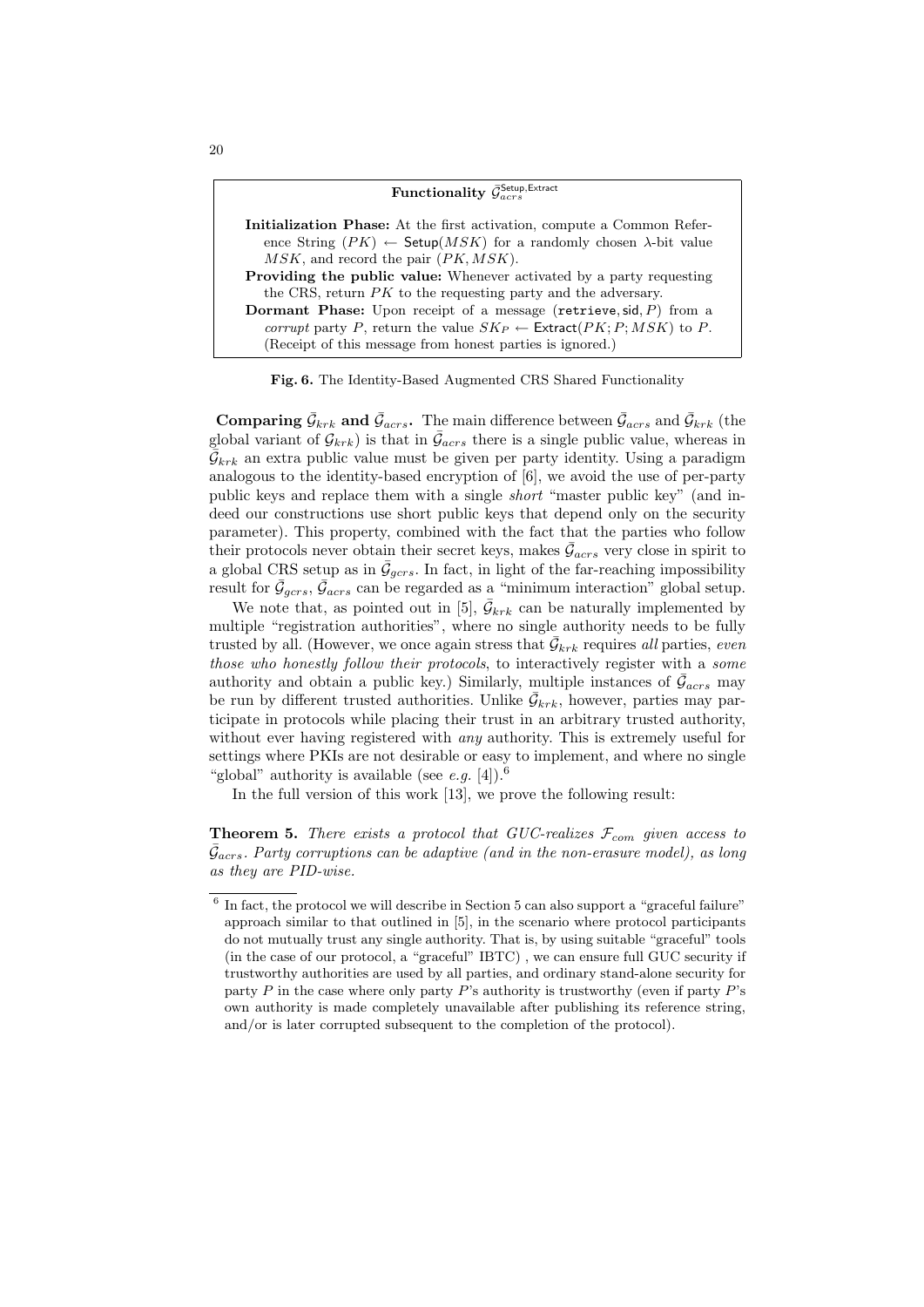Finally, we note that a GUC secure realization of  $\mathcal{F}_{com}$  is indeed sufficient to GUC-realize any "well-formed" multi-party functionality. This may be accomplished by first using  $\mathcal{F}_{com}$  to realize  $\mathcal{F}_{zk}$  (as in [17]), and then using  $\mathcal{F}_{zk}$ to realize the "one-to-many" Zero-Knowledge functionality,  $\mathcal{F}_{zk}^{1:M}$  (via the technique of [29]). The protocol compiler from [17] can then be used to yield a UC-secure realization of any well-formed multi-party functionality in the  $\mathcal{F}_{zk}^{1:M}$ hybrid model, without using any shared state (thus it is also a GUC-secure realization by Corollary 1).

# 5 GUC-Realizing  $\mathcal{F}_{com}$  using the  $\bar{\mathcal{G}}_{acrs}$  Global Setup

We now describe the construction of a protocol satisfying the conditions of Theorem 5, above. When combined with the compiler from [17], such a *fully simulat*able realization of  $\mathcal{F}_{com}$  yields a fully simulatable realization of any well-formed two-party or multi-party functionality. Furthermore, we show that, in addition to requiring only the more minimal  $\bar{\mathcal{G}}_{acrs}$  setup, our protocol achieves significantly stronger properties than the fully simulatable protocol from [5] realized in the  $\bar{G}_{krk}$  model. (Of course, our protocol can also be trivially modified for use in the  $\bar{\mathcal{G}}_{krk}$  model, where it will enjoy the same strengthened security guarantees.)

Firstly, our protocol realizing  $\mathcal{F}_{com}$  remains secure even in the presence of adaptive corruptions (whereas the protocol of [5] does not). Intuitively, adaptive security seems to be difficult to attain in either the  $\bar{\mathcal{G}}_{krk}$  or  $\bar{\mathcal{G}}_{acrs}$  models, since an adaptive adversary is eventually able to learn nearly all secrets in the system (save only for the random coins of the trusted party), yet the simulator must make use of these secrets. Our protocol essentially skirts this difficulty by using some additional interactivity. Remarkably, the same technique also enables it to maintain the security of past executions even when the trusted party implementing  $\bar{\mathcal{G}}_{acrs}$  is later corrupted (revealing the random coins used to generate the CRS, leaving the overall system with no secrets at all)! That is, our protocol guarantees that past transcripts of protocol interactions can never be used to compromise the security or deniability of honest parties even if the trusted party is later corrupted. Security is only lost when the trusted party acts maliciously prior to, or during protocol execution. This kind of "forward security" with respect to the trusted party further minimizes the trust assumptions required to realize  $\bar{\mathcal{G}}_{acrs}$  in the real-world. For instance, an adversary cannot later coerce the trusted party into breaking the security of an honest party after the completion of the protocol. Such forward security cannot be achieved using the protocol of [5] since knowledge of the secret key allows "extraction" from past commitments, breaking privacy. Similarly, the protocol of [17] also loses privacy of past transcripts if the trusted party implementing the CRS setup later reveals a trapdoor.

## 5.1 High-level description of the protocol

Our protocol for realizing  $\mathcal{F}_{com}$  in the  $\bar{\mathcal{G}}_{acrs}$  shared hybrid model, which we call Protocol UAIBC (for UC Adaptive Identity-Based Commitment), relies on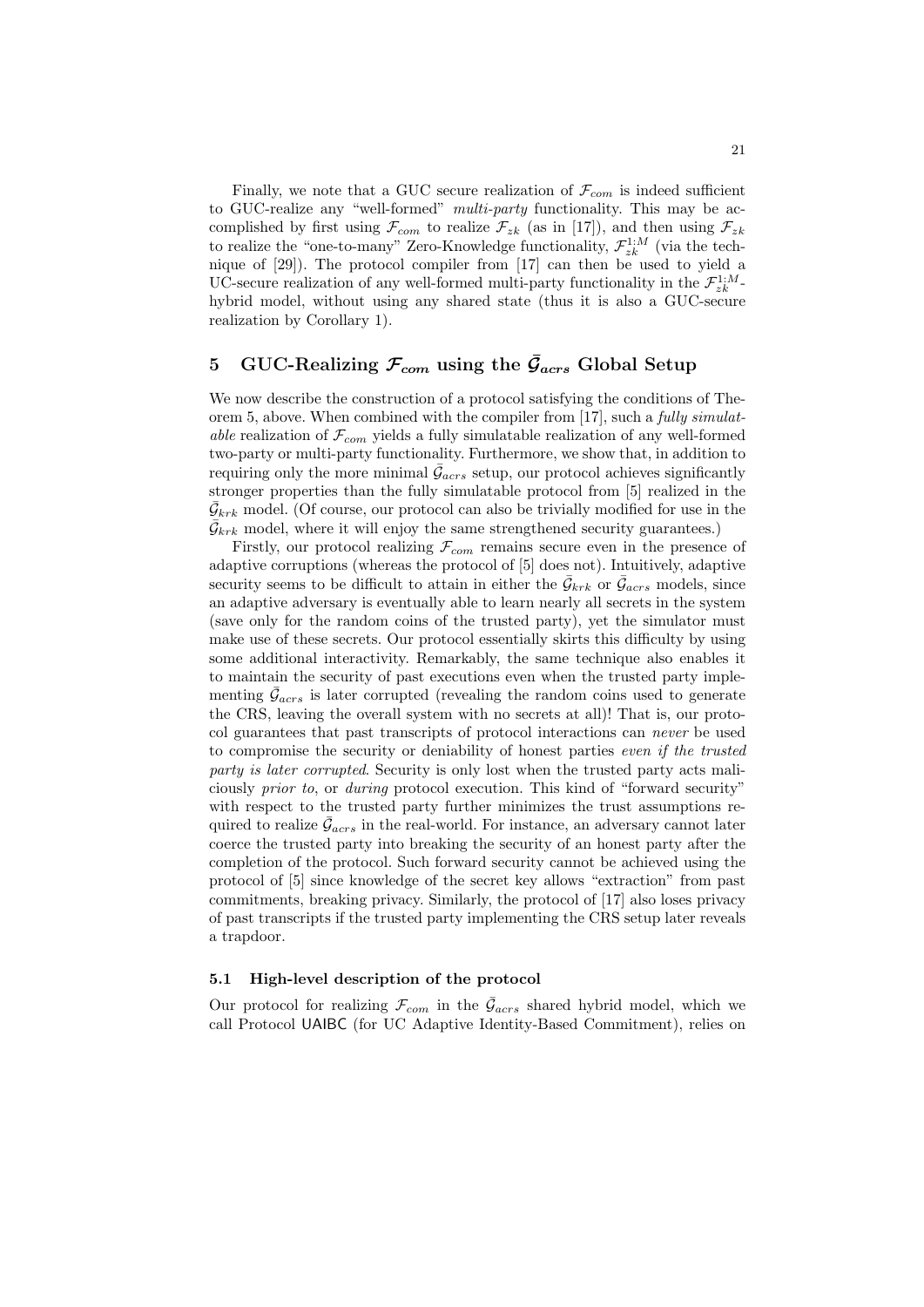two new techniques. First, we construct an *identity-based* trapdoor commitment (IBTC) which enjoys adaptive security. Then we provide a general transformation from any IBTC into a protocol that securely implements  $\mathcal{F}_{com}$ .

Constructing IBTC. In the setting of IBTC a single "master-key" is made public. Additionally, all parties can obtain a private-key that is associated to their party identifier. (Note that this setting corresponds exactly to the interface of  $\bar{\mathcal{G}}_{acrs}$ .) Intuitively, an IBTC is a commitment scheme with the additional property that a committer who knows the receiver's secret-key can equivocate commitments  $(i.e., it can open up commitments to any value, breaking the bind$ ing property). Furthermore, an adversary that obtains the secret-keys of multiple parties still should not be able to violate the binding property of commitments sent to parties for which it has not obtained the secret-key.

Constructions of IBTCs were previously known in the Random Oracle Model [2, 32]. Here we provide a conceptually simple approach to constructing an adaptively secure IBTC from any one-way function, in the standard model. Our approach relies on the use of  $\Sigma$ -protocols [14], in an approach based on that of [21] (and perhaps surprisingly can result in a very practical protocol). On a very high-level (and very oversimplified) the general idea is as follows: 1) let the master-key be a public-key for a signature scheme, 2) let the secret-key for a party be a signature on its party identifier, and 3) construct a commitment scheme where the reveal phase consists of a "proof" that either the revealed value is consistent with the value committed to, or the committer knows a signature on the receiver's party identifier (this "proof" must also "hide" which of these two statements actually holds). We mention that the actual instantiation of this idea is somewhat more involved, in order to guarantee adaptive security, and we provide the full details of our construction in [13].

From IBTC to GUC Commitments. Recall that a protocol for realizing  $\mathcal{F}_{com}$  must intuitively satisfy two properties (in addition to the traditional binding and hiding properties of any commitment scheme): 1) it must be equivocable, and 2) it must be extractable. We show how to transform any "equivocable" commitment scheme (such as an IBTC) into a protocol for securely realizing  $\mathcal{F}_{com}$ (for single bit commitments). Previously similar types of transformations have appeared in the literature (e.g., [17], [7]). Unfortunately all such transformations either require some additional non-global setup (and are thus not applicable in out setting), or only work in the case of static security. We now turn our focus to the protocol UAIBC, which GUC-realizes the  $\mathcal{F}_{com}$  functionality via a novel transformation of an IBTC from a mere equivocable commitment (in the standard model), to an equivocable *and* extractable commitment secure against adaptive corruptions in the GUC-security model. We remark that our transformation technique can be employed by substituting any merely equivocable commitment scheme (such as standard public key based trapdoor commitments) in place of the IBTC in our protocol, and will yield a scheme that is both equivocable and extractable, a general approach that may prove useful in many other contexts.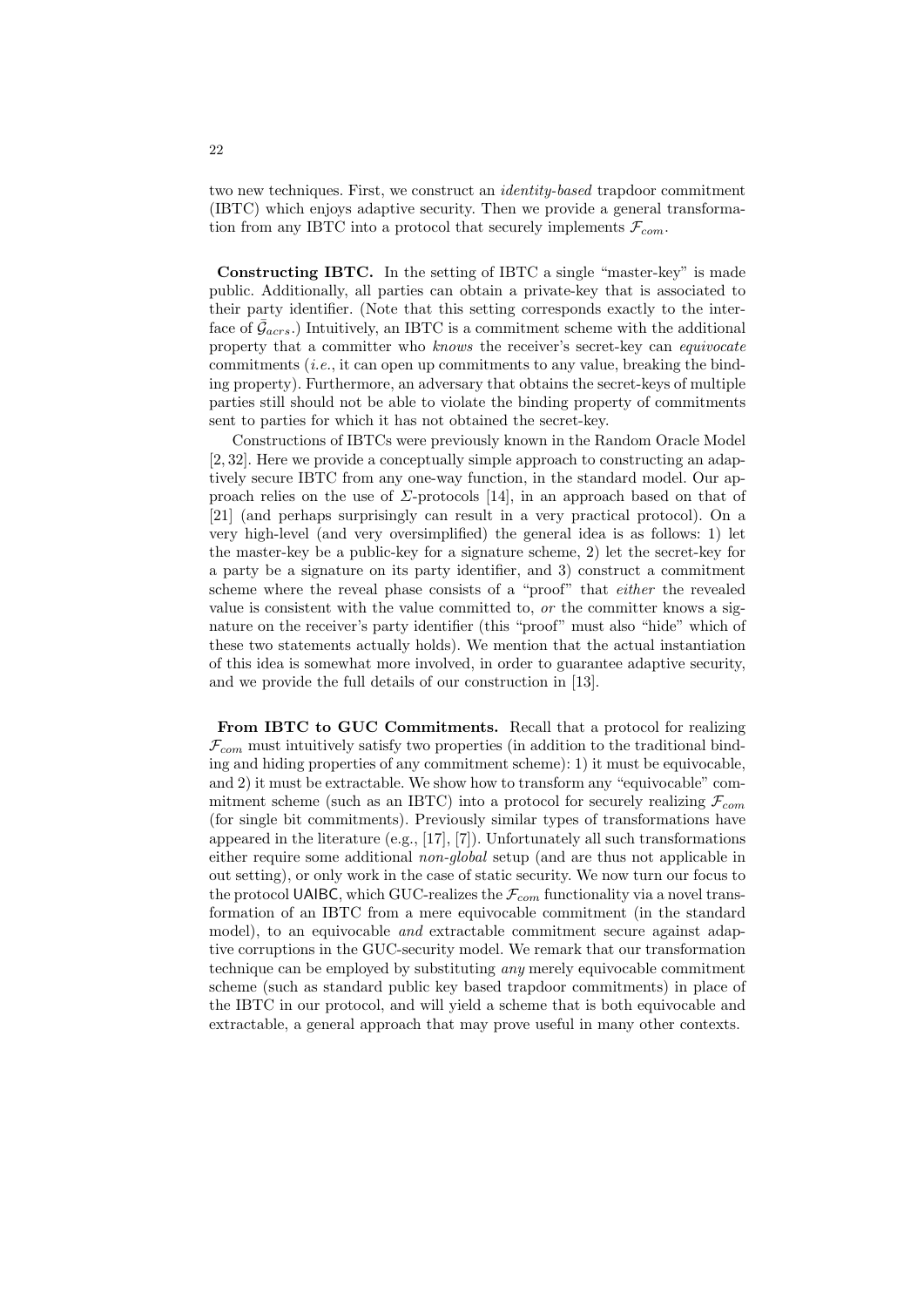On a high-level, protocol UAIBC proceeds as follows. The committer  $P_i$  and receiver  $P_j$  first perform a coin-tossing to generate a public-key K for a dense crypto-system. This coin-tossing requires the receiver to use an IBTC, and has the property that if the committer is corrupted, the outcome of the coin-tossing can be set to any value. After a completed coin-tossing, the committer commits to a single bit  $b$  using an IBTC (let  $c$  denote this commitment), and additionally sends an auxiliary string e: e is either a random string in case  $b = 1$ , and an encryption to the decommitment information of c if  $b = 0$ . (We here require that the encryption scheme used has *pseudo-random ciphertexts*.) In the reveal phase, the committer is required to provide correct decommitment information for  $c$ , and additionally reveal the value encrypted in e in case  $b = 0$ . We graphically illustrate the operation of this protocol in Figure 7. In the full version of this work [13], we prove that UAIBC GUC-realizes the  $\mathcal{F}_{com}$  ideal functionality in a fully simulatable manner (even for adaptive adversaries in the non-erasure setting), and in addition features the aforementioned "forward security" property.



Fig. 7. Operation of Protocol UAIBC, with party  $P_i$  committing bit b to party  $P_j$ . Note that Com and Open are operations for an IBTC (the first input is the identity of the recipient), and  $E_K$  is a Dense OT-PRC secure encryption using key  $K$  (the first input is the random coins fed to the encryption operation, and the second is the plaintext). Steps 2 to 4 of the Commit phase are essentially a coin-tossing protocol, whereas the subsequent steps are similar to the protocol of [17].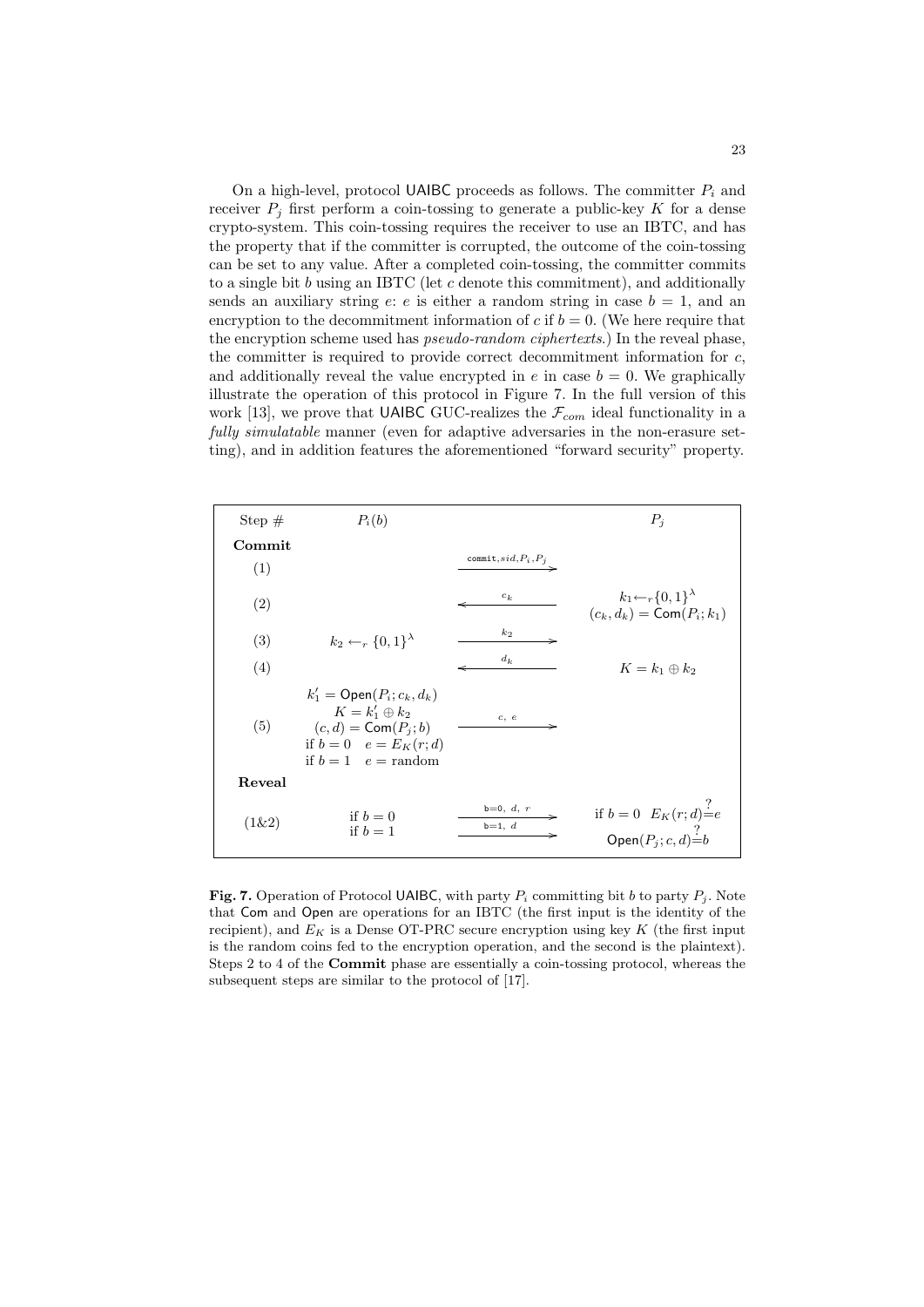### 6 Acknowledgments

The authors would like to thank Philip MacKenzie, Johan Håstad, and Silvio Micali for insightful observations, as well as various anonymous referees for helpful comments and suggestions.

## References

- 1. M. Abe, and S. Fehr. Perfect NIZK with Adaptive Soundness. In Proc. of TCC, 2007.
- 2. G. Ateniese and B. de Medeiros. Identity-based Chameleon Hash and Applications. Proc. of Financial Cryptography, 2004. Available at http://eprint.iacr.org/2003/167/.
- 3. D. Beaver. Secure Multi-party Protocols and Zero-Knowledge Proof Systems Tolerating a Faulty Minority. in J. Cryptology, vol 4., pp. 75–122, 1991.
- 4. B. Barak, R. Canetti, Y. Lindell, R. Pass and T. Rabin. Secure Computation Without Authentication. In CRYPTO 2005, Springer-Verlag (LNCS 3621), pages 361-377, 2005.
- 5. B. Barak, R. Canetti, J. Nielsen and R. Pass. Universally composable protocols with relaxed set-up assumptions. In Proc. of FOCS, 2004.
- 6. D. Boneh, and M. Franklin. Identity Based Encryption from the Weil Pairing. In Proc. of Crypto, 2001.
- 7. B. Barak and Y. Lindell. Strict Polynomial-time Simulation and Extraction. In SIAM J. Comput., 33(4), pp. 783-818, 2004.
- 8. B. Barak and A. Sahai, How To Play Almost Any Mental Game Over the Net - Concurrent Composition via Super-Polynomial Simulation. In Proc. of FOCS, 2005.
- 9. R. Canetti. Security and composition of multi-party cryptographic protocols. Journal of Cryptology, Vol. 13, No. 1, winter 2000.
- 10. R. Canetti. Universally Composable Security: A New paradigm for Cryptographic Protocols. In Proc. of FOCS, pages 136–145, 2001.
- 11. R. Canetti. Universally Composable Security: A New paradigm for Cryptographic Protocols. In Cryptology ePrint Archive, Report 2000/067, revised edition from Dec. 2005. Available at: http://eprint.iacr.org/2000/067
- 12. R. Canetti. Universally Composable Signature, Certification, and Authentication. In Proc. of CSFW, p. 219, 2004.
- 13. R. Canetti, Y. Dodis, R. Pass, and S. Walfish. Universally Composable Security with Global Setup. In Cryptology ePrint Archive, Report 2006/432. Available at: http://eprint.iacr.org/2006/432
- 14. R. Cramer, I. Damgard, B. Schoenmakers. Proofs of Partial Knowledge and Simplified Design of Witness Hiding Protocols. In Proc. of CRYPTO, pp. 174–187, 1994.
- 15. R. Canetti and M. Fischlin. Universally Composable Commitments. In Proc. of Crypto, pages 19–40, 2001.
- 16. R. Canetti, E. Kushilevitz and Y. Lindell. On the Limitations of Universally Composable Two-Party Computation Without Set-Up Assumptions. In Proc. of Eurocrypt, Springer-Verlag (LNCS 2656), pp. 68–86, 2003.
- 17. R. Canetti, Y. Lindell, R. Ostrovsky and A. Sahai. Universally Composable Two-Party and Multi-Party Secure Computation. In Proc. of STOC, pp. 494–503, 2002.

24